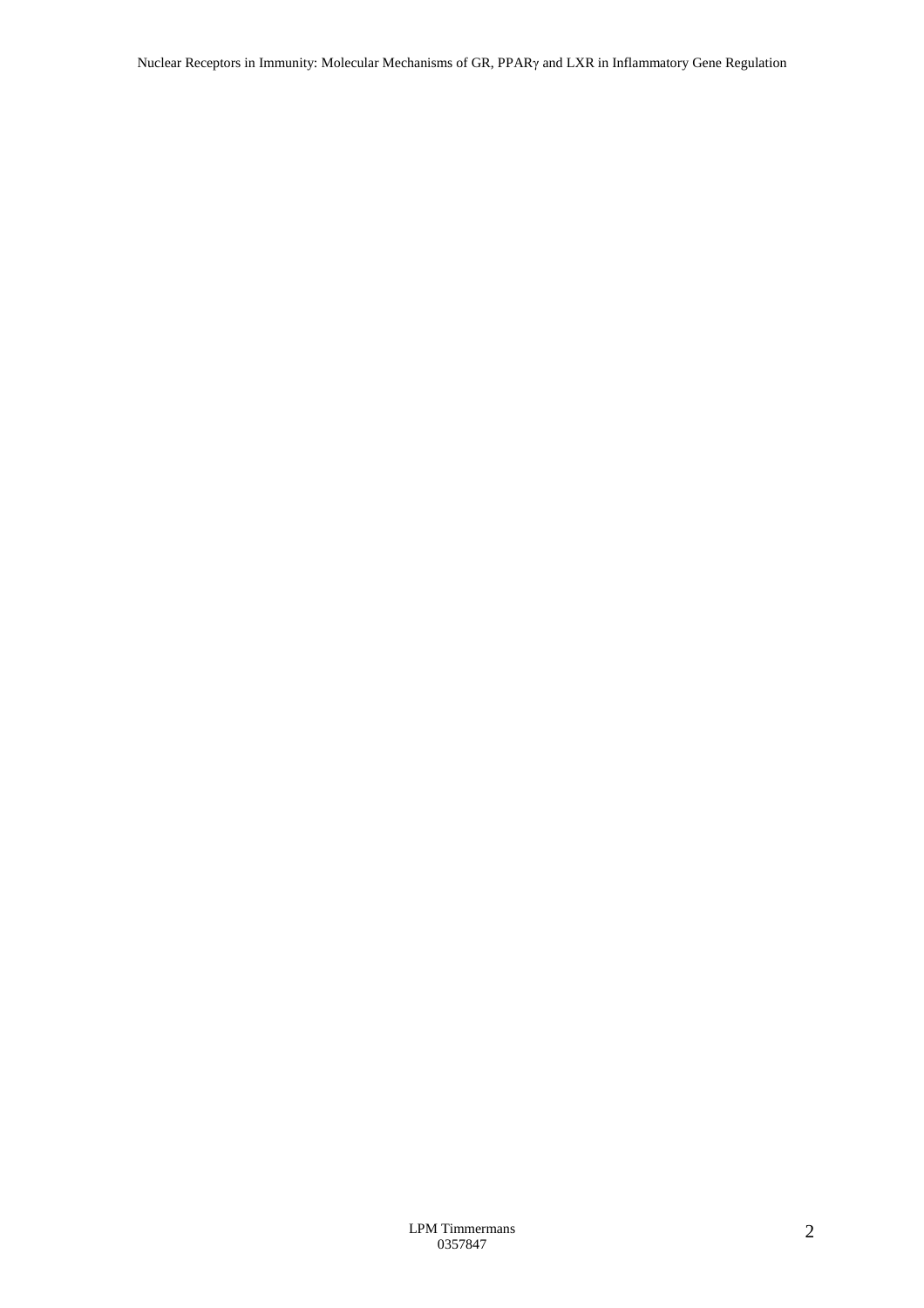# **Contents**

| <i><b>Abstract</b></i>                                                                 |    |
|----------------------------------------------------------------------------------------|----|
|                                                                                        |    |
|                                                                                        |    |
|                                                                                        |    |
|                                                                                        |    |
|                                                                                        |    |
|                                                                                        |    |
|                                                                                        |    |
|                                                                                        | 9  |
|                                                                                        |    |
|                                                                                        |    |
|                                                                                        |    |
|                                                                                        |    |
|                                                                                        |    |
|                                                                                        |    |
|                                                                                        | 14 |
|                                                                                        |    |
|                                                                                        |    |
|                                                                                        |    |
|                                                                                        |    |
|                                                                                        |    |
|                                                                                        |    |
|                                                                                        |    |
|                                                                                        | 22 |
| 3.8 Differences Between Molecular Mechanisms of GR, PPARy and LXR in Inflammatory Gene |    |
|                                                                                        |    |
|                                                                                        | 24 |
|                                                                                        | 28 |
| References                                                                             | 29 |
| Additional References                                                                  | 37 |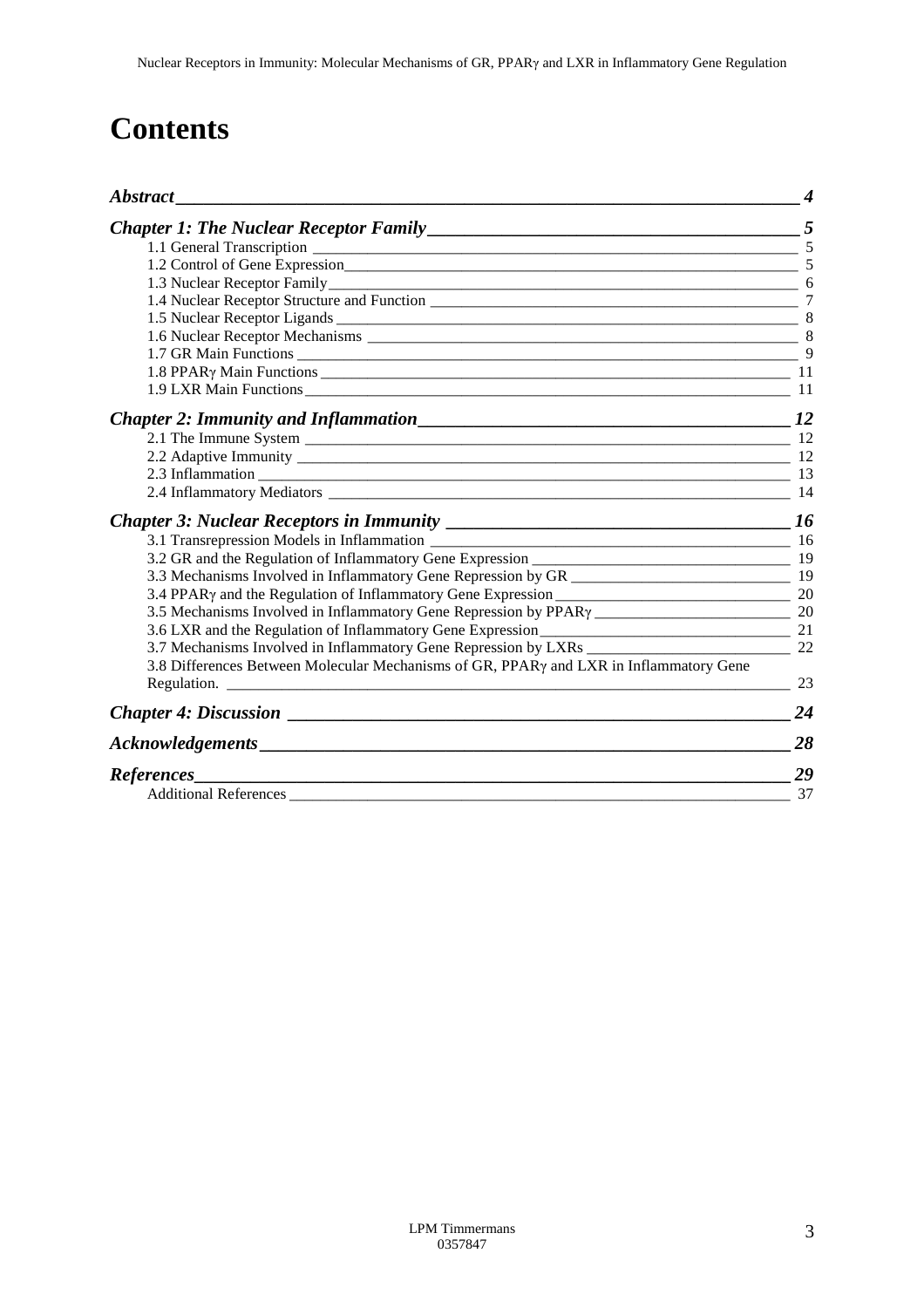# **Abstract**

Nuclear receptors are known to be involved in many processes in the metabolism, reproduction, cell growth and immunity. Several nuclear receptors are indispensable factors in immune cells and modulate the inflammatory response by gene transcription. In this thesis we will focus on different mechanisms of inflammatory gene regulation of nuclear receptors. We will discuss the different mechanisms involved in gene regulation and describe the proposed models of gene (trans)repression in more detail. Furthermore, we will enlighten the molecular mechanisms of the glucocorticoid receptor, peroxisome-profilator-activated receptor  $\gamma$  and liver X receptor. These nuclear receptors are currently the most important regulators of the inflammatory response, which are most extensively studied. Reviewing, understanding and combining these important inflammatory gene regulating mechanisms of all three nuclear receptors might give insight into new treatment possibilities for certain diseases related to the immune system.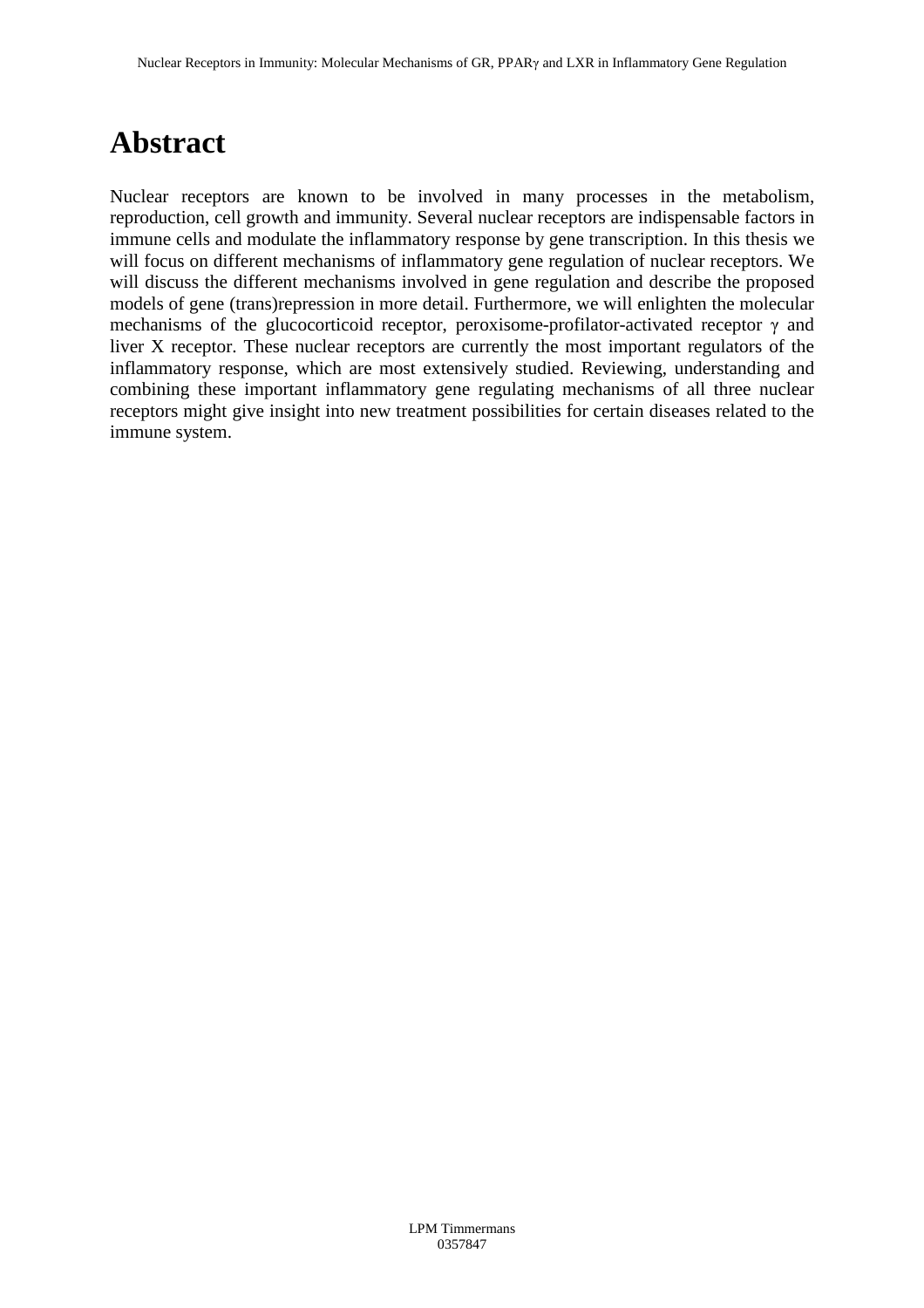# **Chapter 1: The Nuclear Receptor Family**

### **1.1 General Transcription**

Transcription is the process of transcribing DNA nucleotide sequence information into RNA sequence information. Transcription is also referred to as RNA synthesis. The transcribed RNA can either be messenger -, transfer - or ribosomal RNA. All three types of RNA have an important function during the translation process, which is also referred to as protein synthesis. Messenger RNA (mRNA) carries information about protein sequence from DNA to ribosomes, which are the sites of translation. Ribosomes consist of ribosomal RNA (rRNA), acting as the catalytic component of a ribosome. Transfer RNA (tRNA) is a small RNA chain that transfers a specific amino acid to a growing polypeptide chain at the ribosomal site of protein synthesis, which is essential for proper translation of mRNA. Transcription of all RNA is dependent on RNA polymerase (RNApol), which is a very important enzyme. RNApol can be found in several types, each transcribing a different RNA. RNApol I synthesises pre-rRNA, eventually forming the major part of the ribosomes. In addition, RNApol II synthesises mainly mRNA, while RNApol III synthesises tRNA and little rRNA. As being the most studied type of RNApol and due to the high level of control required over transcription, combined with the fact that mRNA is the carrier of the information of the final translated protein, focus will be on both RNApol II and mRNA in the next explanation. RNApol II is essential for the start of the transcription progress of mRNA. The process of transcription involves three stages: initiation, elongation and termination. RNApol II is involved in all of these stages. RNApol II searches DNA for initiation sites (promoters) and unwinds double-helical DNA to produce single stranded DNA. Continuously, RNApol II detects termination signals to end transcription. Furthermore, interactions between RNApol II and activator - or repressor proteins modulate the rate of transcription initiation. These proteins are called transcription factors or trans-acting factors. Modulated transcription initiation results in different gene expression patterns. Gene expression is the combined process of the transcription of a gene into mRNA, the processing of that mRNA, and its translation into protein. Different gene expression patterns in cells lead to the formation of different cell function or modulated characteristics<sup>1,2</sup>.

### **1.2 Control of Gene Expression**

In the previous paragraph we have described that transcription can be controlled by transcription factors. This control of transcription can be achieved by promoting or blocking the recruitment of RNApol. An important factor in the control of transcription is the structure of DNA in a chromosome. If there is no transcription, DNA is wound around octamers. Octamers consist of two copies of each of the four core histone proteins, which form the spool around which DNA winds. The combination of DNA and an octamer is called a nucleosome. Changes in the complex structure of DNA and the other proteins that define a chromosome, which is called chromatin, play a major role in the regulation of gene expression. Initiation of transcription requires RNApol, which can only bind to the DNA if a specific DNA sequence is located. This DNA sequence is called a promoter, providing a binding site for RNApol and other transcription factors that can recruit RNApol. If RNApol is bound to DNA, the DNA unwinds and initiation of transcription becomes easier. Gene expression can also be regulated by enhancers, which are short DNA regions capable of binding transcription factors called activators. Enhancers have no promoter activity of their own and can increase activities of many promoters by changing the local chromatin structure. This allows interactions between RNApol, transcription factors and a gene or its regulatory sites, even when an enhancer is located at a distance of several thousand base pairs from the gene which is expressed. This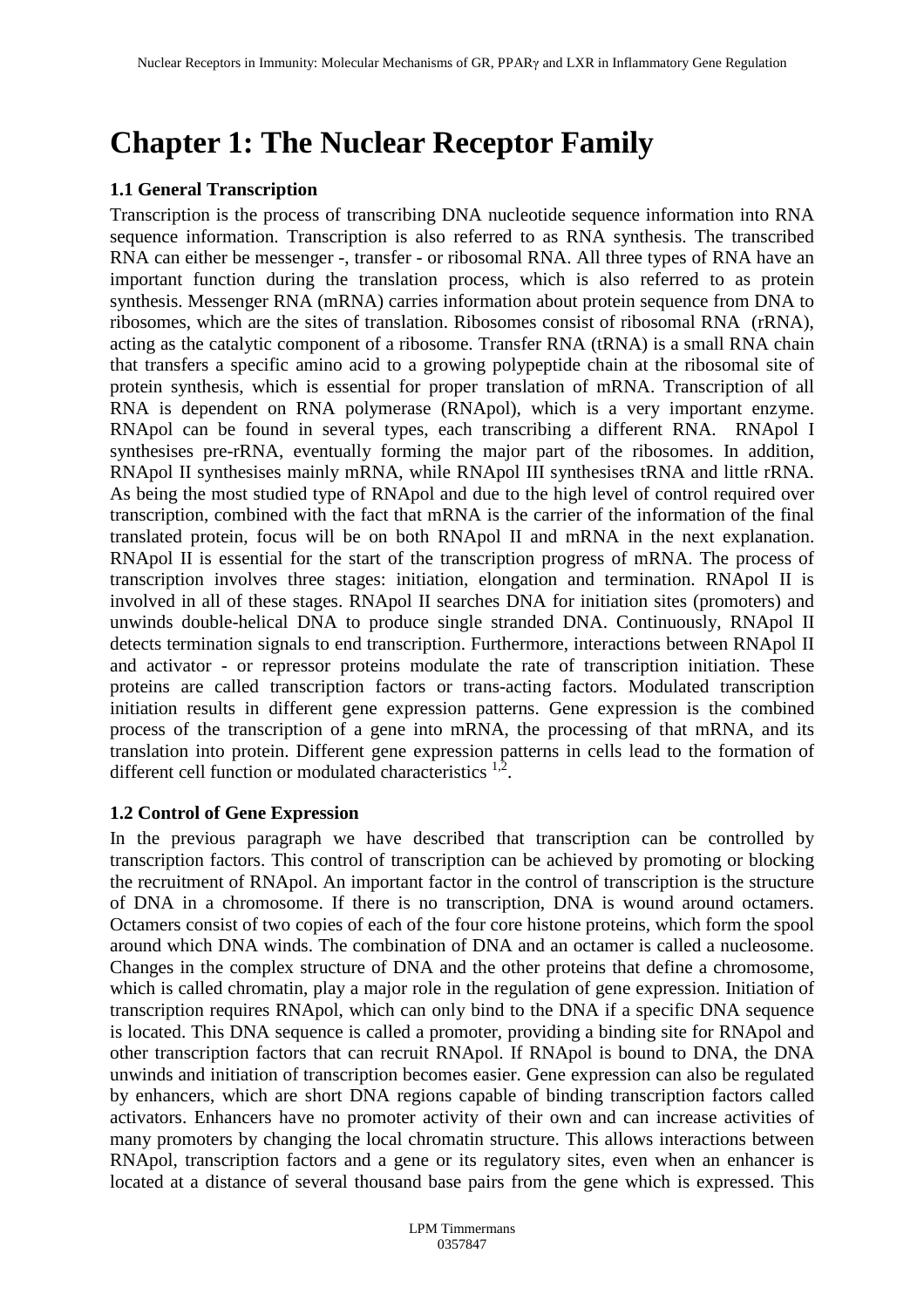mechanism gives the enhancers the ability to act at a distance  $2$ . Transcription factors can also control transcription by formation of a large complex that interacts with the transcriptional machinery to activate or repress transcription. This mechanism is found in hormone signalling, where steroids bind to the nuclear hormone receptors which than act as transcription factors. These receptors are able to bind DNA in the presence or absence of bound ligands. Ligands are signalling molecules associated with a certain receptor. Binding of ligands changes the conformation of the nuclear receptor attracting the coactivators. The important function of coactivators is the addition of an acetyl group to lysine residues in the histone proteins (Figure 1). This reaction decreases the octamer-DNA binding, resulting in higher accessibility for gene transcription. Moreover, acetylation of histones attracts other components of the transcriptional machinery and initiates active remodelling of chromatin structure. These events open up sites on chromatin and can initiate transcription (Figure 1). Some nuclear receptors repress transcription in the absence of a ligand. This repression is mediated by the ligand-binding domain. If there is no ligand bound, the ligand-binding domain attracts corepressor proteins, repressing transcription. Only ligand binding can trigger the release of a corepressor. This allows new binding to a possible coactivator  $^{2,121}$ .



**Figure 1. Basic transcription overview**. Transcription is depicted schematically. A transcription factor (TF, blue) is shown with either an activator or repressor, bound to a regulatory element. Secondly, RNApol II (pol II, blue) and general transcription factors (GTFs, blue), bound to a promoter along the DNA (dark blue ribbon) is shown. Octamers with their acetylated (Ac) histone tails (grey) are shown as disks. An Activator stimulates transcription by interaction with a coactivator (green), which attracts acetylase, directly interacting with a mediator (yellow). A repressor interacts with a corepressor (pink), which recruits a deacetylase. *Adapted from: Kornberg RD 1999 <sup>2</sup> .*

### **1.3 Nuclear Receptor Family**

The nuclear receptor family is a superfamily of ligand-dependent transcription factors regulating several developmental and homeostatic events. All nuclear receptors have own ligand- and DNA binding properties dividing them into three main classes  $3,4$ . The most extensively researched class of nuclear receptors are the steroid- and thyroid-hormone receptors  $\frac{3}{2}$ . In this thesis, the extensively studied glucocorticoid receptor (GR), which has several functions in immunity, will be described in detail  $5,6$ . The second class of nuclear receptors are the orphan receptors. They are structurally equal to the nuclear receptor superfamily. However, they have not been linked to ligands and can function in the absence of a ligand. Finally, the third class is an extension of the orphan receptors. These adopted orphan receptors were first described as orphan receptors. Studies revealed that adopted orphan receptors can be linked to naturally occurring ligands and therefore have their own physiological role. Several members of this subfamily have been linked to regulation of gene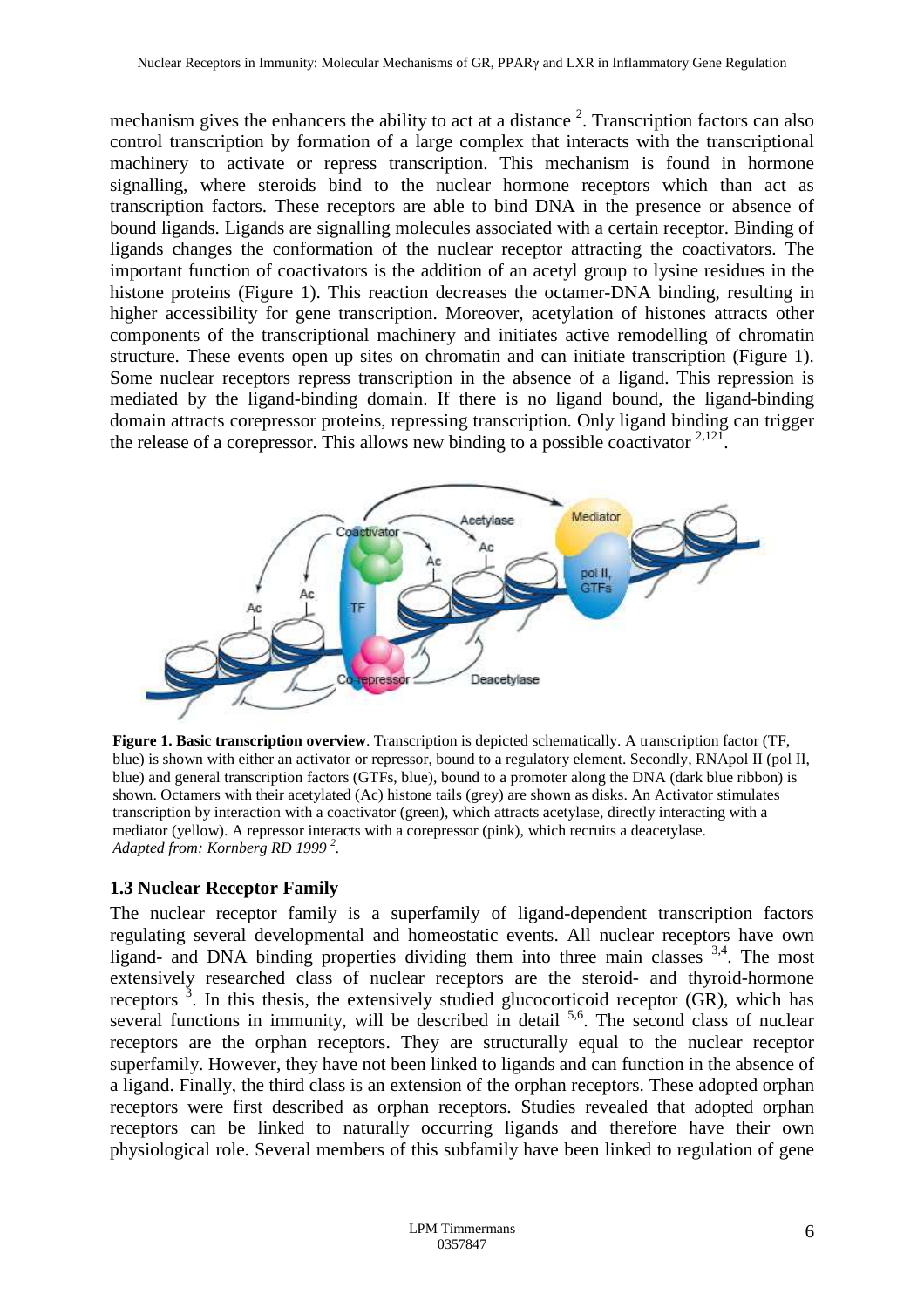expression in different immune cells and therefore are most interesting for this thesis. These include, peroxisome-profilator-activated receptor  $\gamma$  (PPAR $\gamma$ ) and liver X receptors (LXRs)<sup>7</sup>.

### **1.4 Nuclear Receptor Structure and Function**

In this paragraph, we will describe the basic structure of nuclear receptors. Furthermore, we will discuss the similarities and differences in functioning and basic transcriptional activation between steroid-hormone receptors and the adopted orphan receptors PPARγ and LXR. The basic structure of all nuclear receptors is identical, consisting of several domains with accompanied functions (Figure 2). These domains include, activation function 1 (AF1), a DNA-binding domain (DBD), a ligand binding domain (LBD) and activation function 2  $(AF2)$ <sup>3</sup>. The AF 1 is an activation domain found at the N-terminal, which is used during transactivation. Transactivation is one of several mechanisms which can start gene transcription. We will discuss transactivation in more detail in a later paragraph. Furthermore, the DBD in the nuclear receptor structure has the ability to recognise specific DNA sequences and therefore mediates binding of the nuclear receptor to response elements (REs) in enhancer or promoter regions of the target genes. Another function of the DBD includes contribution to the dimerisation of nuclear receptors, which leads to the forming of either monomers, homodimers or heterodimers. The LBD mediates the binding of a ligand to the receptor and can bind coactivators or corepressors. Similarly to DBD, the LBD also contributes to the dimerisation of the nuclear receptor. Finally, the AF-2 is also used during transactivation and can be found at the C-terminal  $3^{\circ}$ .



**Figure 2. The primary and tertiary structure of a nuclear receptor**. AF1 and AF2 (pink) are used during transactivation. DBD (blue) mediates binding to REs. LBD (green) mediates ligand binding, dimerisation and repression*. Adapted from: Glass CK et al. 2006, <sup>9</sup> .*

Similar to the basic structure of nuclear receptors, basic functions are also the same. If a ligand is bound, the receptor forms a certain type of dimer and binds to REs on the DNA, eventually regulating gene expression. However, there are differences in the mechanisms between steroid-hormone receptors and adopted orphan receptors. A steroid receptor can only bind to DNA as a homodimer as its REs are usually arranged for homodimer binding, while PPARγ and LXR both bind as heterodimers in combination with Retinoid X receptor (RXR)  $7.8$ . Steroid receptors can only function in presence of a ligand as the LBD of a steroid receptor prevents DNA-binding in absence of a ligand. Interactions between the LBD and the heat shock protein (HSP) in the cytoplasm keep steroid receptors inactive. If a ligand binds to the steroid receptor, the interaction between HSP and steroid receptor is dissolved which leads to DNA-binding and transcriptional activation or repression (Figure 3A)  $^{3,9}$ . In contradiction to steroid receptors, the LBDs of PPARγ and LXR do not mediate interactions between the HSP and receptor, but bind coactivators or corepressors in the nucleus. Two of those nuclear receptor binding corepressors, which will be of significant importance for this thesis are the nuclear receptor corepressor (NCoR) and the silencing mediator of retinoic-acid and thyroid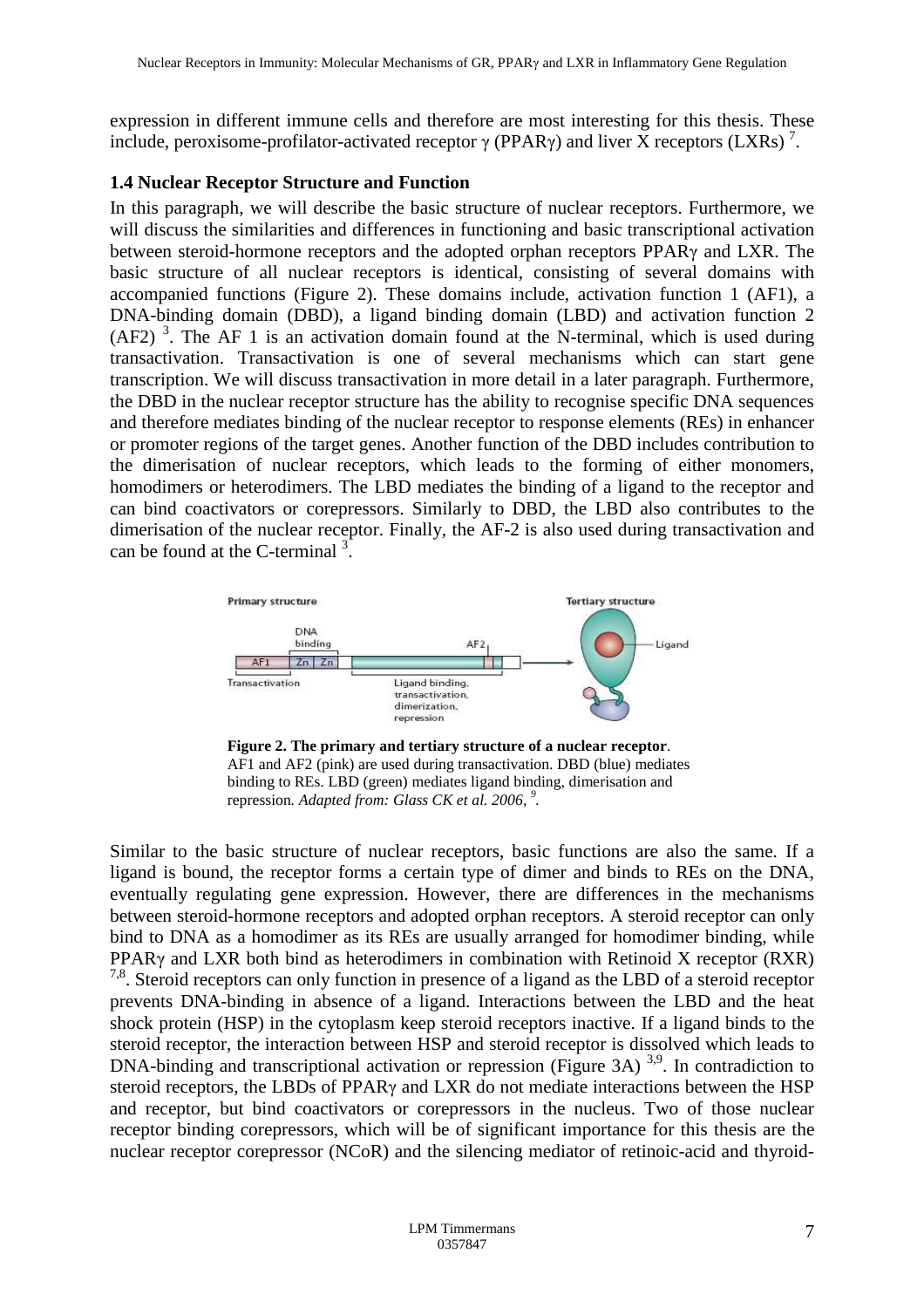hormone receptors (SMRT)  $^{10,11}$ . The presence of a ligand is not always needed for either corepressor, coactivator or DNA-binding of LXR and PPARγ (Figure 3B).



**Figure 3. Schematic overview of DNA-binding and transcriptional activation by nuclear receptors.** A) Hormone-binding dissociates HSP from the steroid receptor and enables DNA-binding and associated transcriptional activity. B) PPARγ or LXR form a heterodimer with RXR and bind DNA target genes in presence or absence of ligand. Adapted from: Glass CK et al. 2006, <sup>9</sup>.

# **1.5 Nuclear Receptor Ligands**

Ligands are important for nuclear receptor activity, as not all receptors function in the absence of a ligand. The steroid-hormone receptor only functions in the presence of hormones and regulates homeostasis and inflammatory gene expression. Many circulating steroid-hormones are produced under influence of the hypothalamic-pituitary adrenal axis (HPA axis). The HPA axis is a complex set of interactions between the hypothalamus, pituitary gland and adrenal glands. GR function is mediated by glucocorticoids (GCs), which is a steroid hormone class. In contradiction to the GR, both PPARγ and LXR are regulated by paracrine or autocrine produced ligands. Several fatty-acids can function as ligand for PPARγ, underlining the function of PPAR $\gamma$  in the fatty-acid metabolism  $^{12}$ . Inflammatory responses can produce several fatty acids metabolites during inflammation which can activate the PPARγ receptor. 15-hydroxyeicosatetraenoic acid (HETE), 13 hydroxyoctadecadienoic acid (HODE) and 15 deoxy-delta-prostaglandin J2 (15dPGJ2) are all metabolites acting as ligand for PPAR $\gamma$ <sup>12,13</sup>. LXRs are involved in cellular cholesterol homeostasis and have several oxysterols as ligand, which are oxygenated derivatives of cholesterol. 24S-hydroxycholesterol and 22Rhydroxycholesterol act as ligands for LXR  $^{14,15}$ . We will discuss the functions and ligands of GR, PPARγ and LXR in a later paragraph.

### **1.6 Nuclear Receptor Mechanisms**

There are several distinct mechanisms involved in the regulation of transcriptional actions of nuclear receptors. Ligand-dependent transactivation is an important activity of steroid hormone - and most heterodimeric receptors, acting via direct binding of the receptor to REs in the promoter or enhancer regions of target genes (Figure 4A). As highlighted earlier, ligand-dependent transactivation attracts coactivator complexes, which modify the chromatin structure and the binding to the basal transcription machinery. Another mechanism which is involved in transcriptional regulation by nuclear receptors is ligand-independent repression.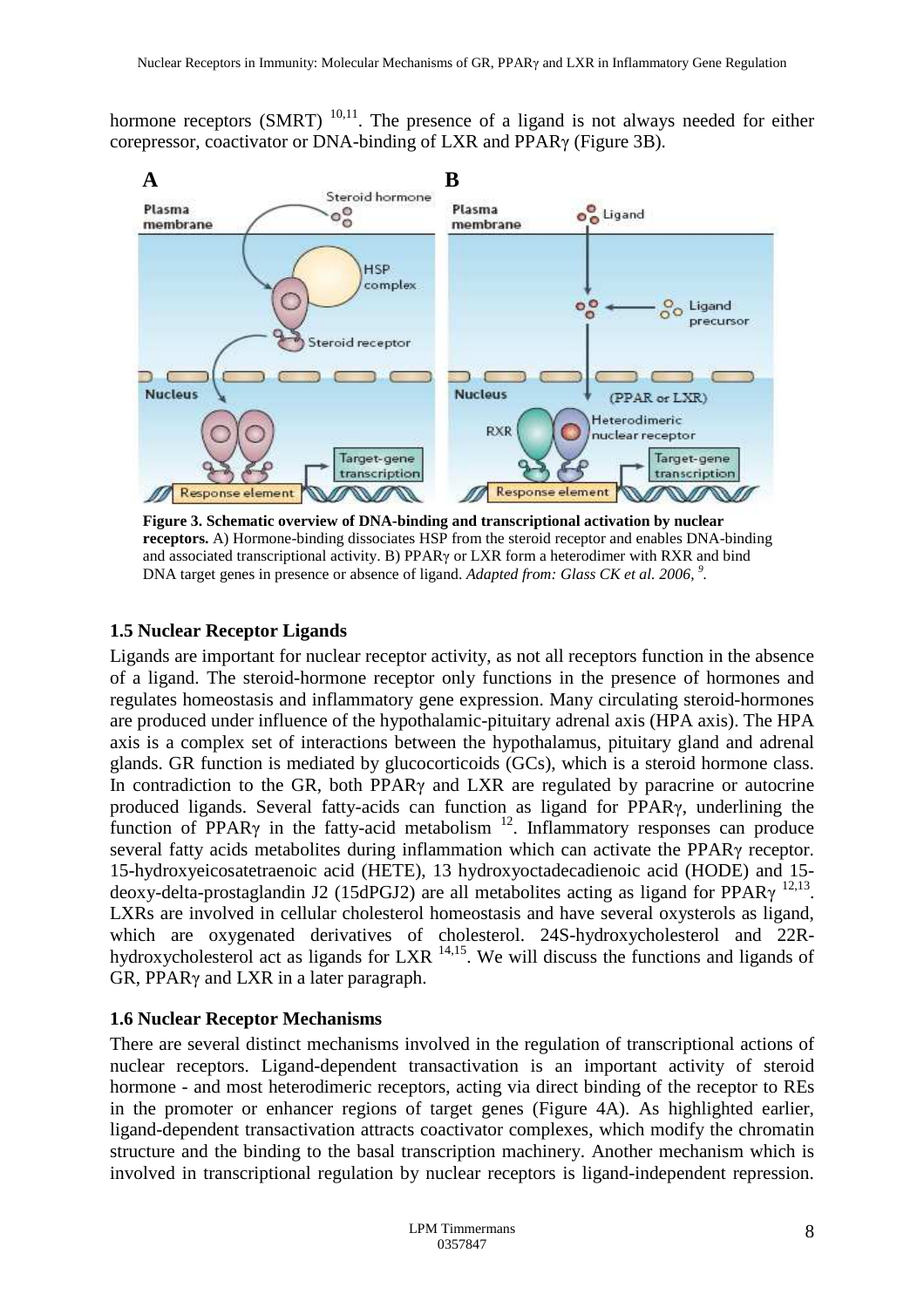Several nuclear receptors, including PPARγ and LXR can repress the transcription of direct target genes in absence of ligand (Figure 4B). A third mechanism of nuclear receptors involved in transcriptional regulation is ligand-dependent repression, where nuclear receptors are able to repress gene transcription. Binding of the receptor to negative regulatory elements (NREs) represses the transcriptional activity (Figure 4C)  $^{16}$ . However, most nuclear receptors function via another mechanism, which is not fully understood. This activity is referred to as ligand-dependent transrepression or simply transrepression  $17$ . This negative regulation seems to result from inhibition of the activity of signal-dependent transcription factors (Figure 4D). In contrast to ligand-dependent transactivation, ligand-dependent repression and ligandindependent repression, transrepression does not function via interactions with (negative) response elements in promoter or enhancer regions. On the other hand, there is no full understanding if transrepression requires homo- or heterodimerisation  $18-21$ . We will discuss transrepression models in more detail in chapter 3.



*Pascual G et al. 2006, .*

# **1.7 GR Main Functions**

Steroid hormones influence several metabolic, reproductive, immune and neuroendocrine responses and are the ligands of the steroid hormone receptors. Steroids are small lipophilic molecules, which are derived from cholesterol. Structure and biological activity determines the type of steroid. Those include: progestins, androgens, estrogens and corticoids. Corticoids can be subdivided in two other groups; mineralocorticoids (MCs) and GCs  $^{22}$ . MCs are involved in the regulation of ion transport, while GCs have many other activities. Endogenous GCs are involved in resistance to stress, regulation of metabolism and in immunity and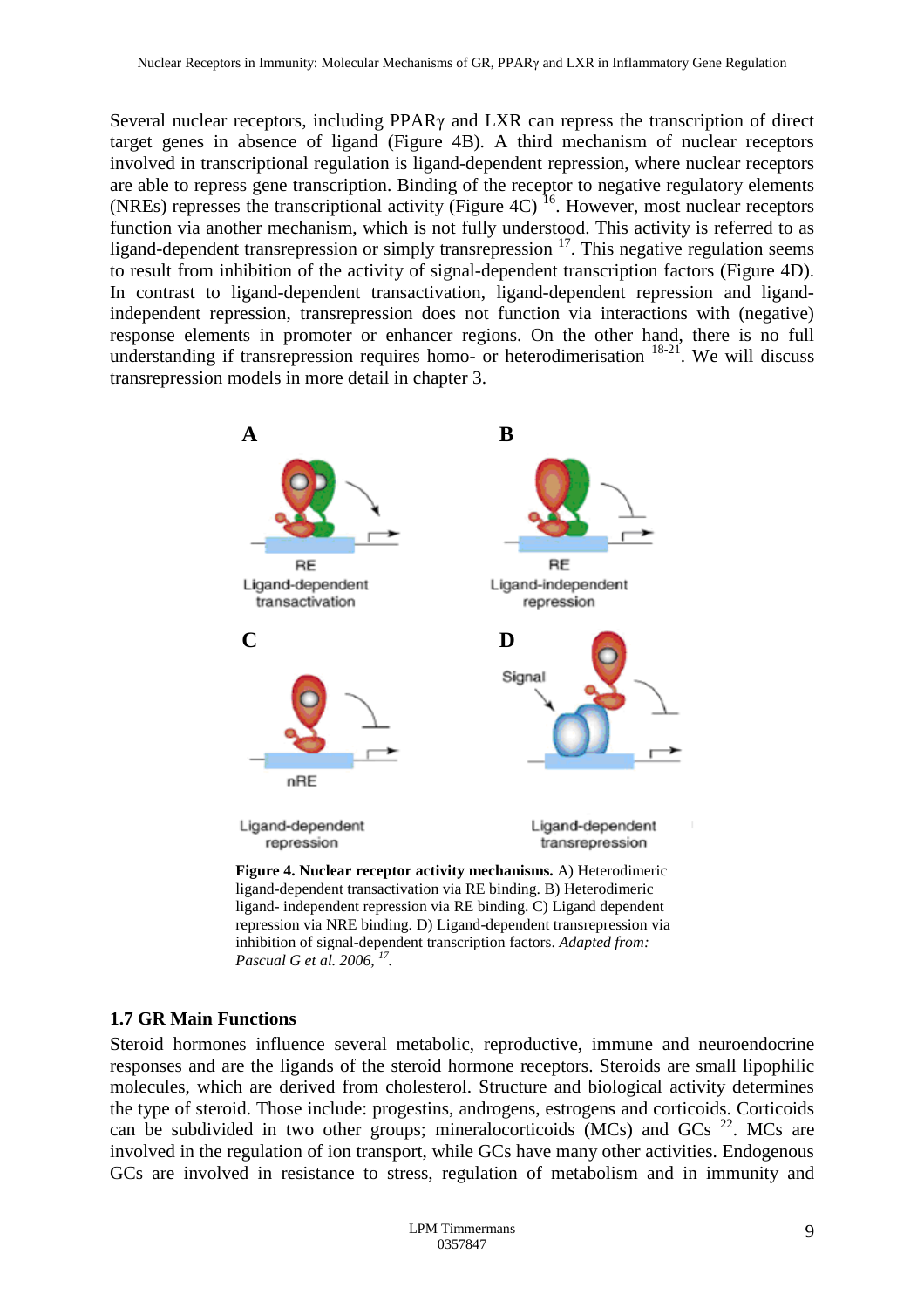inflammation  $6,23$ . Synthetic GCs are used for many clinical purposes, but usually as treatment for inflammatory diseases, including asthma and transplantation rejection. However, prolonged use of GCs can cause a wide variety of side effects, including hypertension or diabetes. Even resistance can occur if GCs are used long-term, making several inflammatory diseases untreatable with GCs. Therefore, interest in new synthetic GCs and the mechanisms involved is substantial. GCs are the ligands for the GR, functioning as a transcription factor in many processes (Figure 5). Similar to other nuclear receptor family members, GRs consist of an AF1, DBD, LBD and AF2 domain (Figure 2). Ligand binding converts the inactive receptor into an active transcription factor, which is found in the nucleus. Two groups of glucocorticoid receptor-regulated genes can be distinguished. The first group contains a glucocorticoid-response element (GRE) in their promoter - or enhancer sequence on the DNA. The GRE is a palindromic sequence binding the active GR homodimer. A few of these transcribed genes are glucose-6-phosphatase, tyrosine aminotransferase, glutamine synthetase and glucocorticoid induced leucine zipper (GILZ), which will be discussed later  $24-27$ . The second group of genes is regulated by a monomer of GR in absence of DNA-binding <sup>28</sup>. The GR inhibits the activity or activation steps of other transcription factors. In the previous paragraph, we stated that this was referred to as transrepression. Several transrepressed transcription factors include, nuclear factor kappa-light-chain-enhancer of activated B cells (NFκB), activation protein 1 (AP-1), cAMP response element binding (CREB), CCAAT/enhancer binding protein beta (C/EBPβ) and members of the signal transducers and activators of transcription (STAT) family  $6,18,29-31$ . In the coming chapters we will go further into detail about these transcription factors.



**Figure 5. Overview of the multiple levels at which the functionality of the GR is modulated.** The coloured triads represent: Control of GR signalling at systemic level (dark green triad), Control of GR signalling at cellular level (light green triad), Influences on the GR activity by different GR variants (blue triad), Influences on transcription outcome if GR acts as transcription factor (red triad) and the influences on GR activity by interactions with other transcription factors (orange triad). *Adapted from: de Bosscher K et al. 2007, <sup>22</sup> .*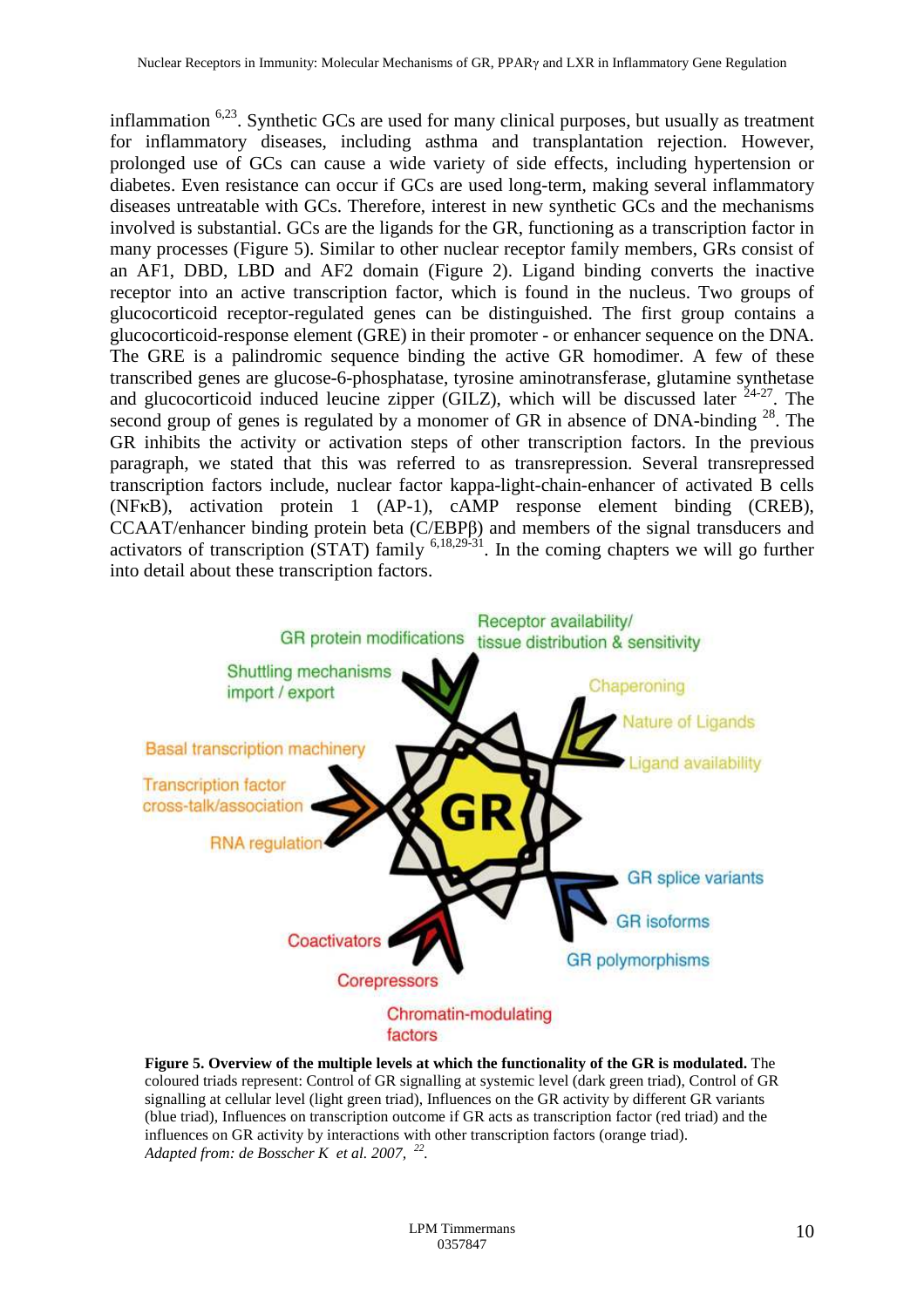# **1.8 PPARγ Main Functions**

PPAR<sub>γ</sub> is a member of the PPAR family, which includes PPARα,  $-\gamma$  and  $-\beta/\delta$ . We will only focus on PPARγ in this thesis. This nuclear receptor is activated by several ligands and has a wide range of effects on metabolism, cellular proliferation, differentiation and immunity. PPARγ is predominantly known for its role in adipocyte differentiation and treatment of type II diabetes  $32$ . In addition, a role of PPAR<sub>Y</sub> (and ligands) in immunity has also been suggested by PPARγ-dependent and independent pathways. In contrast to GRs, they form heterodimers with RXR (Figure 3B) and bind to PPAR response elements (PPRE) on the DNA to activate transcription  $32$ . Like all nuclear receptors, PPAR $\gamma$  consists of an AF1, DBD, LBD and AF2 domain (Figure 2). The ligand binding pocket of PPARγ is large compared to other nuclear receptors. Similarly to other nuclear receptors, ligand- or agonist-binding results in conformational changes in the structure of PPARγ, allowing binding of coactivators. Antagonist-binding results in a conformational change that favors binding of corepressors  $33,34$ . PPAR<sub>Y</sub>-RXR heterodimers can bind to PPRE in the presence or absence of a ligand. Binding of a ligand results in ligand-dependent transactivation, while absence of a ligand on a PPARγ-RXR heterodimer results in ligand-independent repression by the binding of corepressors  $35$ . As described before, endogenous ligands of PPAR<sub>γ</sub> include unsaturated fatty acids, HETE, HODE, 15dPGJ2 and oxidised low density lipoprotein (oxLDL). All endogenous ligands bind in different affinities, resulting in different transcription of genes. PPARγ is expressed in dendritic cells, macrophages, B- and T-lymphocytes and epithelial cells. This suggests several important roles in the immune system for  $PPAR\gamma$  and its ligands.

# **1.9 LXR Main Functions**

LXRs, including both LXR $\alpha$  and LXR $\beta$  are activated by several ligands and are central regulators of cholesterol metabolism  $36$ . Similarly to PPAR $\gamma$ , RXR forms a heterodimer with LXR (Figure 3B), which can bind to LXR response elements (LXRE). This event can activate transcription of target genes in their promoter regions. LXR also consists of an AF1, DBD, LBD and AF2 domain (Figure 2). The LXRE consists of two direct repeats of the hexamer sequence, AGGTCA. This sequence is separated by four base pairs. Like most other nuclear receptors forming heterodimers with RXR, ligand-bound-LXRs bind to the LXRE in complex with the corepressors SMRT or NCoR  $<sup>11</sup>$ . In the absence of a ligand, ligand-independent</sup> repression occurs via binding of corepressors. If a ligand is present, a release of corepressors can be triggered. As described before, endogenous ligands of LXRs include oxysterols and intermediates of the biosynthetic cholesterol pathway. 22(R)-hydroxycholesterol, 24(S) hydroxycholesterol, 27-hydroxycholesterol, 24(S)epoxycholesterol, 25-epoxycholesterol and desmosterol are all recognised as natural ligands of LXRs  $^{14,15}$ . LXR $\alpha$  and LXR $\beta$  are 77% structural identical. On the other hand, they have great differences in expression. LXR $\alpha$  is expressed in the liver, intestine, kidney, adrenal glands, adipose tissue and macrophages, whereas LXRβ is expressed throughout the entire body. The targets for both LXRα and LXRβ are highly overlapping, suggesting redundancy between both receptors <sup>37</sup>. LXRs regulate gene expression linked to the cholesterol metabolism in tissue-specific manner. LXR controls reabsorption of cholesterol in the intestine and regulates reverse cholesterol transport in macrophages. These events result in systemic activation of LXRs and therefore initiate transcriptional programs that regulate cholesterol content in the entire body  $^{38}$ . In addition, LXRs are also important regulators of inflammatory gene expression and innate immunity. There are several indications that LXR inhibits inflammatory genes and chemokines <sup>39,40</sup>. Finally, a recent study revealed possible involvement of LXRs in the adaptive immune system 41 .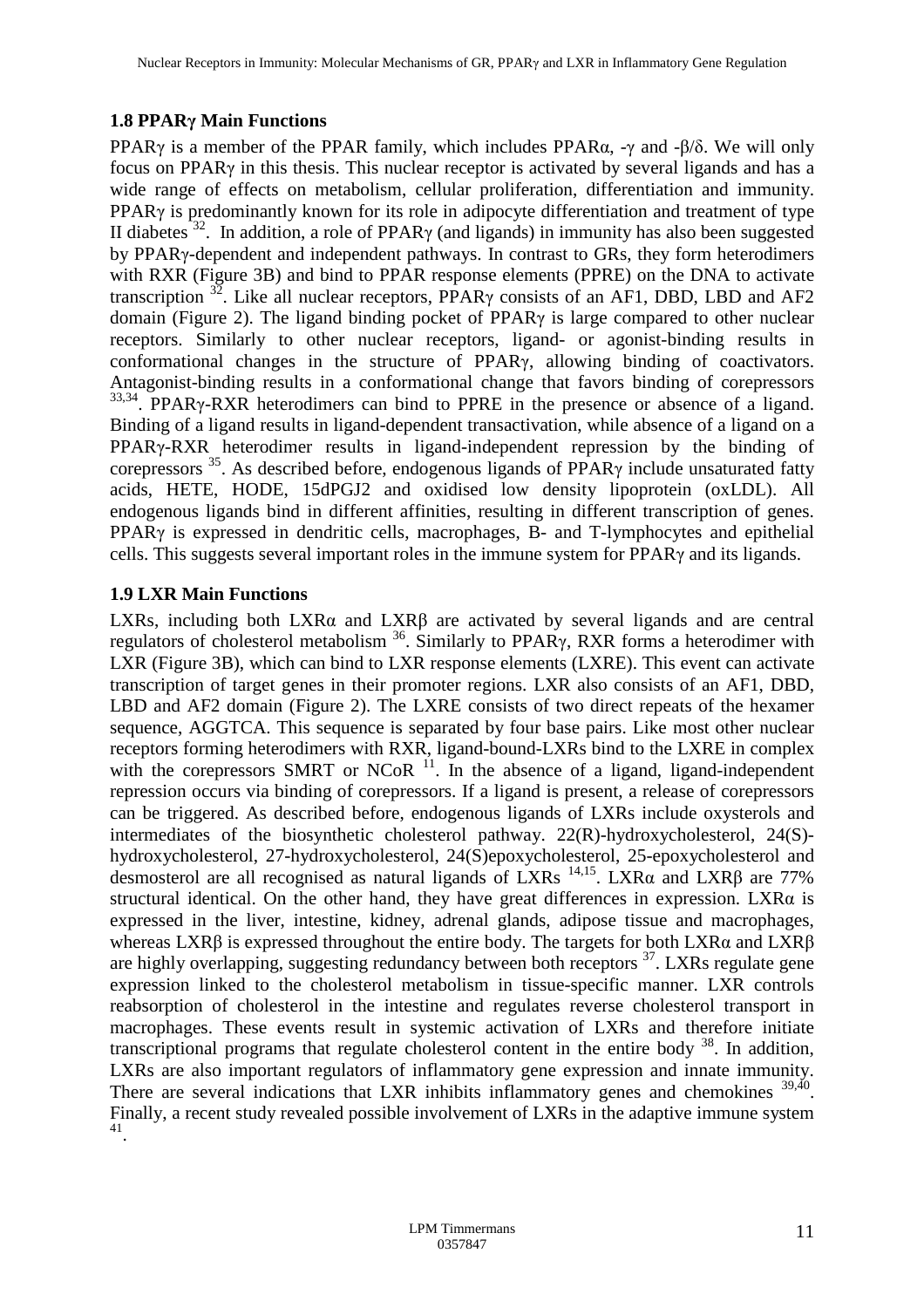# **Chapter 2: Immunity and Inflammation**

# **2.1 The Immune System**

Our body has the ability to protect itself against infectious disease. The immune system is the system that modulates the reaction against diseases. The immune system consists of two types of defences, a less specific component and a specific component. The less specific component is called innate immunity and provides the first line of defence against infection. Almost all components of innate immunity are present before infection and consist of non-specific disease-resistance mechanisms. Although not specific, these mechanisms function via recognition of specific molecules usually found on frequently encountered pathogens. Anatomic-, physiologic-, phagocytic/endocytic- and inflammatory barriers are all non-specific host defences. Few of these are phagocytic cells, like macrophages and barriers like the skin and they all play important roles in innate immunity  $42,43$ . The specific component of immunity is called adaptive immunity and only reacts if there is an antigenic challenge to the organism. The adaptive immunity has the ability to react in specific manner and can recall on memory. Normally, five days or more are needed to cause a reaction of the adaptive immune system against an antigen. A later exposure to the same antigen results in a faster memory response. This leads to a stronger and faster reaction against that antigen. The most important factors of adaptive immunity are lymphocytes and the antibodies <sup>44,45</sup>. Logically, innate immunity provides a first line of host defence and most pathogens are cleared by the innate immune system before they can activate the adaptive immune system <sup>46</sup>. We will discuss the properties of the adaptive immunity in more detail in the next paragraph.

# **2.2 Adaptive Immunity**

The adaptive immunity is able to recognise and eliminate specific antigens. In contrast to innate immunity, adaptive immunity reacts to specific antigenic challenges. Four characteristics including, antigenic specificity, diversity, immunologic memory and self/nonself recognition define the adaptive immune system  $47$ . Antigenic specificity enables the adaptive immune system to define small differences between antigens. The antibodies produced during the immune response are able to recognise only single amino acid differences. The adaptive immune system can recognise many different molecules and therefore has a great diversity. If an antigen has been recognised once, the second encounter will induce a faster and heavier reaction due to immunologic memory of the adaptive immune system, providing long-term protection against a similar antigen. Finally, the immune system recognises only foreign antigens enabling self/non-self recognition. Outcomes are fatal if the adaptive immune system would react against own molecules. Adaptive immunity is dependent on innate immunity as non-specific phagocytic cells are essential for the start of the specific immune response  $46$ . For an effective immune response of the adaptive immune system, T lymphocytes and B lymphocytes are needed. Antigen presenting cells (APCs) are also needed to present foreign antigen. The most common APCs are the macrophages and the dendritic cells. T lymphocytes include T helper (Th) cells and T cytotoxic (Tc) cells  $^{45}$ . B lymphocytes are needed for production of antibodies and for the immunologic memory. In the humoral response (antibody dependent) of the immune system, B cells interact with antigen and differentiate in antibody-producing plasma cells<sup>44</sup>. In the cellular response of immune system, T lymphocytes recognise antigens on APCs resulting in the production of cytokines by Th cells. Tc cells develop into cytotoxic T lymphocytes (CTLs), which mediate the killing of infected cells <sup>45</sup>. Both humoral and cellular responses cooperate together to remove foreign antigens in the adaptive immune response  $47,122$ .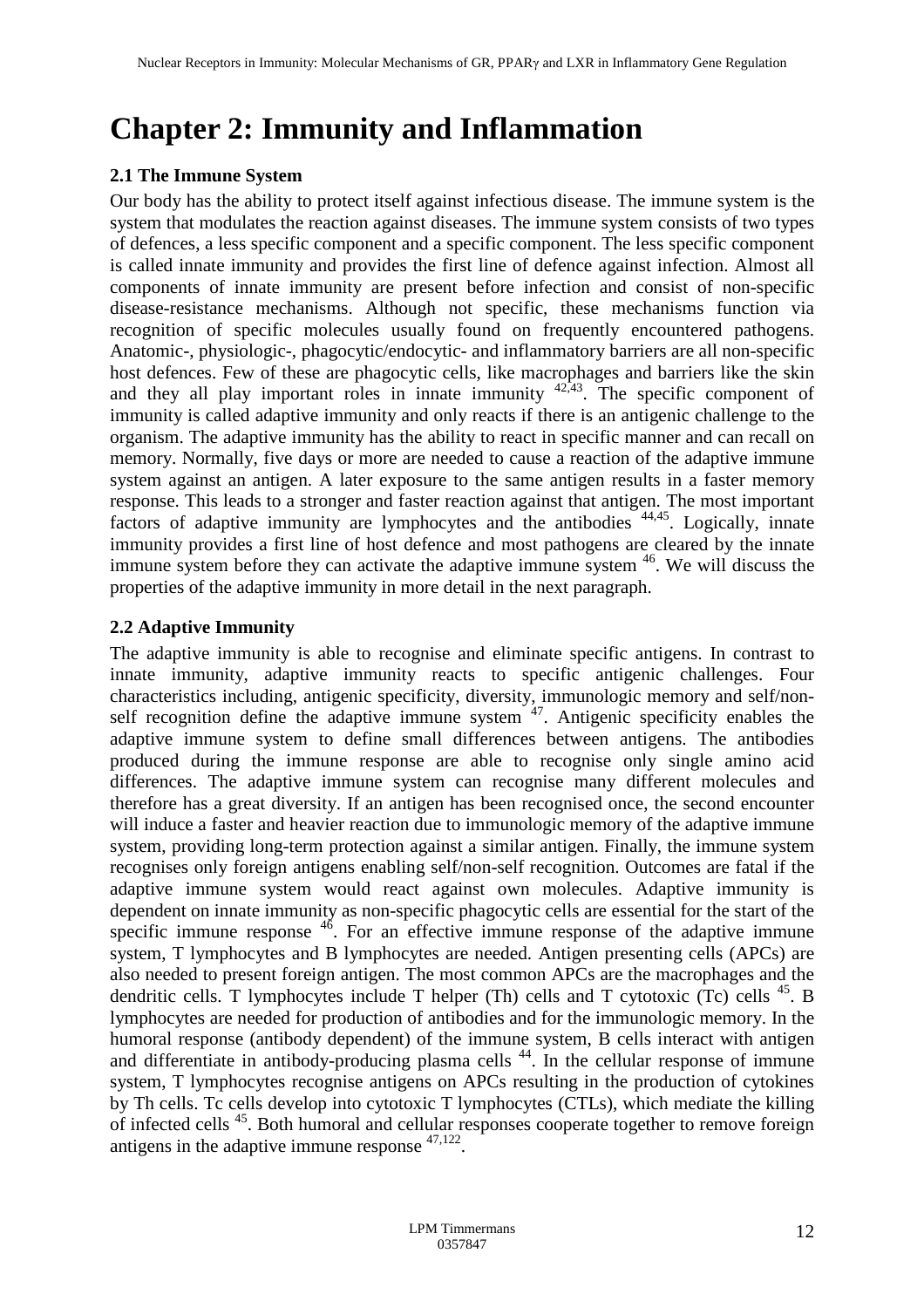# **2.3 Inflammation**

Inflammation is a complex response to a pathogen, cell damage or allergens. Inflammation is the protective reaction of an organism to remove injury and is also part of the healing process of the damaged tissue  $48,49$ . Infection is caused by an exogenous pathogen, which utilises host's resources to multiply. Inflammation is therefore often linked to the immune system if infection is the base of inflammation. The tight regulation of inflammation leads to successful wound healing and limited tissue loss. In some situations, uncontrolled inflammation can lead to certain type of diseases like hay fever. Inflammation can be divided in acute - or chronic inflammation, both showing several characteristics as discussed in the next section (Table A).

#### **Table A**

|                                               | <b>Characteristics of Acute Inflammation: Characteristics of Chronic Inflammation:</b> |
|-----------------------------------------------|----------------------------------------------------------------------------------------|
| Short-term reaction of the body               | Long term reaction of the body                                                         |
| Increased movement of leukocytes to injury    | Infiltration of mononuclear immune cells to injury                                     |
| Characterisation by five cardinal signs (I-V) | No characterisation with five cardinal signs                                           |
| Constant inflammatory stimuli needed          | Oxidative stress and tissue damage                                                     |
|                                               | Repair by local angiogenesis and connective tissue                                     |
|                                               | No repair leads to continuation of inflammation                                        |
|                                               | Periodic inflammatory reaction in some diseases                                        |

Acute inflammation is a short-term response of the body to injury and is achieved by increased movement of leukocytes to the injury site  $50$ . Complex biochemical reactions regulate the inflammatory response. The local vascular- and immune system are involved in these reactions. Acute inflammation is characterised by the five cardinal signs (Figure 6). The first two signs, heat (I) and redness (II) are caused by increased blood flow due to vasodilation and increased temperature at the injury site. Swelling (III) is caused by the accumulation of fluid due to increased permeability of the blood vessels at the area around the injury site. Pain (IV) is caused by the release of chemicals during inflammation, which stimulate the nerve endings. Finally, loss of function (V) can have multiple causes. Occasionally, several of these five signs will not appear in inflammation  $51$ .



**Figure 6. The five cardinal signs of inflammation.** Heat and redness are caused by increased blood flow and increased temperature. Swelling is caused by accumulation of fluid. Pain is caused by the release of chemicals, while loss of function can have multiple causes. *Adapted from: Focosi D. 2005, <sup>123</sup> .*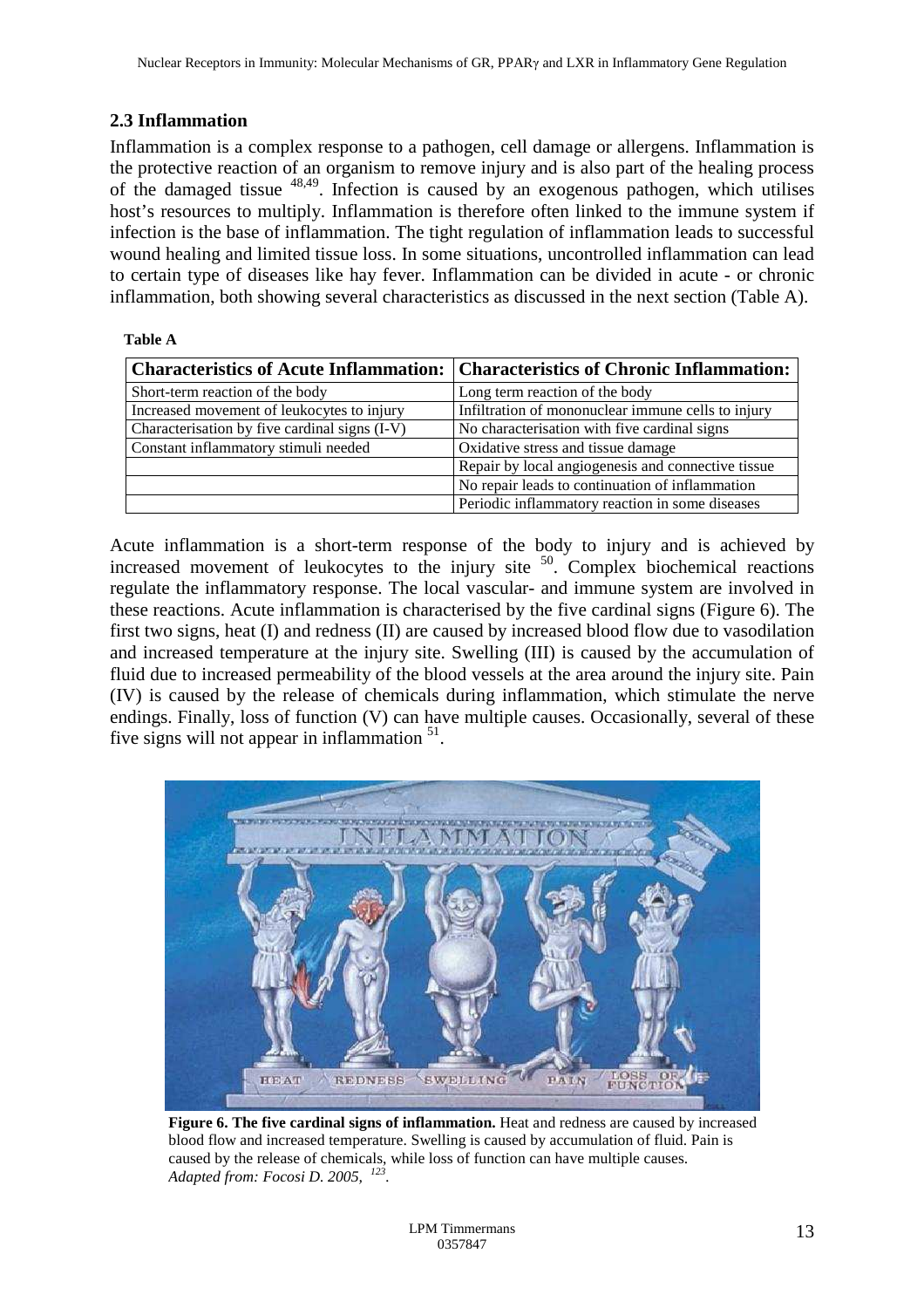Acute inflammation is initiated by macrophages, dendritic cells, endothelial cells and mast cells. These cells are commonly present in all tissues. If these cells are activated, they release inflammatory mediators. Inflammatory mediators are often referred to as cytokines and chemokines and play a role in both acute - and chronic inflammation. In addition to mediators which originate from cells, acellular mediators also play a role in both inflammatory responses. These acellular mediators include the complement system and coagulation reactions. Acute inflammation needs constant stimulation by inflammatory mediators to maintain active. If the inflammatory stimuli disappear, inflammation will cease. In contradiction to acute inflammation, chronic inflammation is a long-term reaction of the body. The inflammatory stimulus is persistent in chronic inflammation, in contrast to acute inflammation. Therefore, the inflammation site is characterised by infiltration of different mononuclear immune cells. Mononuclear immune cells and other leukocytes cause oxidative stress and damage the body's own tissues. This leads to simultaneous cell-loss, an important characteristic of chronic inflammation. Another important characteristic of chronic inflammation is healing of the damaged tissue by local angiogenesis and fibrous connective tissue. During chronic inflammation, the body is not always able to repair tissue damage leading to continuation of the inflammatory cascade. In some diseases the chronic inflammation reaction can become only active periodically. Other than acute inflammation, chronic inflammation is not characterised by the five cardinal signs of inflammation described earlier <sup>50,51,122</sup>.

#### **2.4 Inflammatory Mediators**

Inflammation is regulated by inflammatory mediators. In order to have an effective immune response it is critical that these mediators function properly in cell-cell communication. Inflammatory mediators bind to specific receptors on target cells and regulate gene expression via signal transduction  $52$ . Common receptors are the Toll-Like-Receptor (TLR), Tumor Necrosis Factor receptor (TNFr) and Interferon γ receptor (IFNγr). They bind inflammatory mediators and regulate further gene expression via different signalling pathways. The JAK-STAT signalling pathway is important for regulation of cellular responses to inflammatory mediators, as this pathway transduces a signal from membrane to nucleus. Binding of a inflammatory mediator to a receptor activates JAK proteins, which form tyrosine residues on the receptor. These tyrosine residues initially act as a binding site for STAT proteins. Phosphorylation by both JAK proteins and tyrosine residues leads to activation of STAT proteins. Finally, the activated STAT proteins form dimers and accumulate in the nucleus where they regulate gene expression  $53$ . As a consequence, most inflammatory mediators can therefore regulate cellular activity in a coordinated interactive manner. The most common inflammatory mediators are the cytokines. Cytokines can influence the activity of numerous cells involved in the entire immune response. Their action can either be autocrine, paracrine or endocrine. Cytokines can be divided into several classes (Table B).

| <b>Table B</b>                    |  |
|-----------------------------------|--|
| <b>Cytokine Class:</b>            |  |
| Interleukins (ILs)                |  |
| Tumor Necrosis Factors (TNFs)     |  |
| Colony Stimulating Factors (CSFs) |  |
| Interferons (IFNs)                |  |
| Chemokines                        |  |

Cytokines can also be classified by the difference of binding to their specific receptor. The cytokine receptors can be divided in type I and type II (Table C). The differences are based on structure and extracellular region motifs.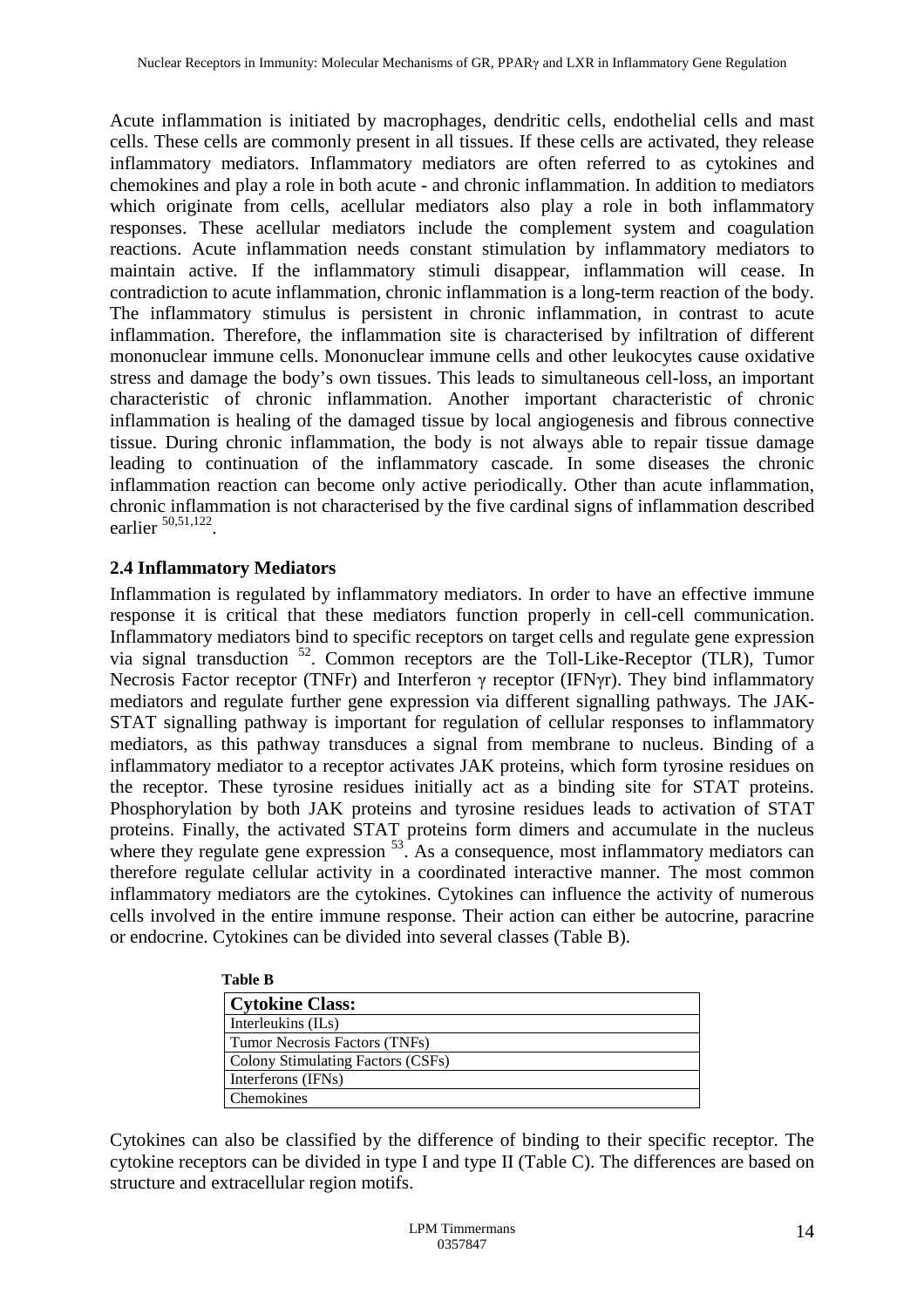| Table C                          |                                   |  |
|----------------------------------|-----------------------------------|--|
| <b>Cytokine Receptor Type I:</b> | <b>Cytokine Receptor Type II:</b> |  |
| $IL-4$                           | IFN- $\nu$                        |  |
| IL- $6/12$                       | $IL-10$                           |  |
| $IL-2$                           | $IL-19$                           |  |
| $IL-7$                           | $IL-20$                           |  |
| $IL-9$                           | $IL-22$                           |  |
| $IL-15$                          | $IL-24$                           |  |
| $IL-21$                          | $IL-26$                           |  |
| LIF                              | $IL-28$                           |  |

All mentioned cytokines have specific functions and can be divided in either proinflammatory or anti-inflammatory cytokines (Table D). The regulation of the balance of both pro- and anti-inflammatory cytokines is essential for the inflammatory response <sup>52</sup>.

| <b>Pro-inflammatory:</b> | Anti-inflammatory: |
|--------------------------|--------------------|
| IFN- $\gamma$            | $TGF-\beta$        |
| <b>TNF</b>               | $IL-4$             |
| $IL-1$                   | $IL-5$             |
| $IL-2$                   | $IL-10$            |
| $IL-6$                   | $IL-13$            |
| $\overline{IL} - 8$      |                    |
| $IL-12$                  |                    |
| $IL-18$                  |                    |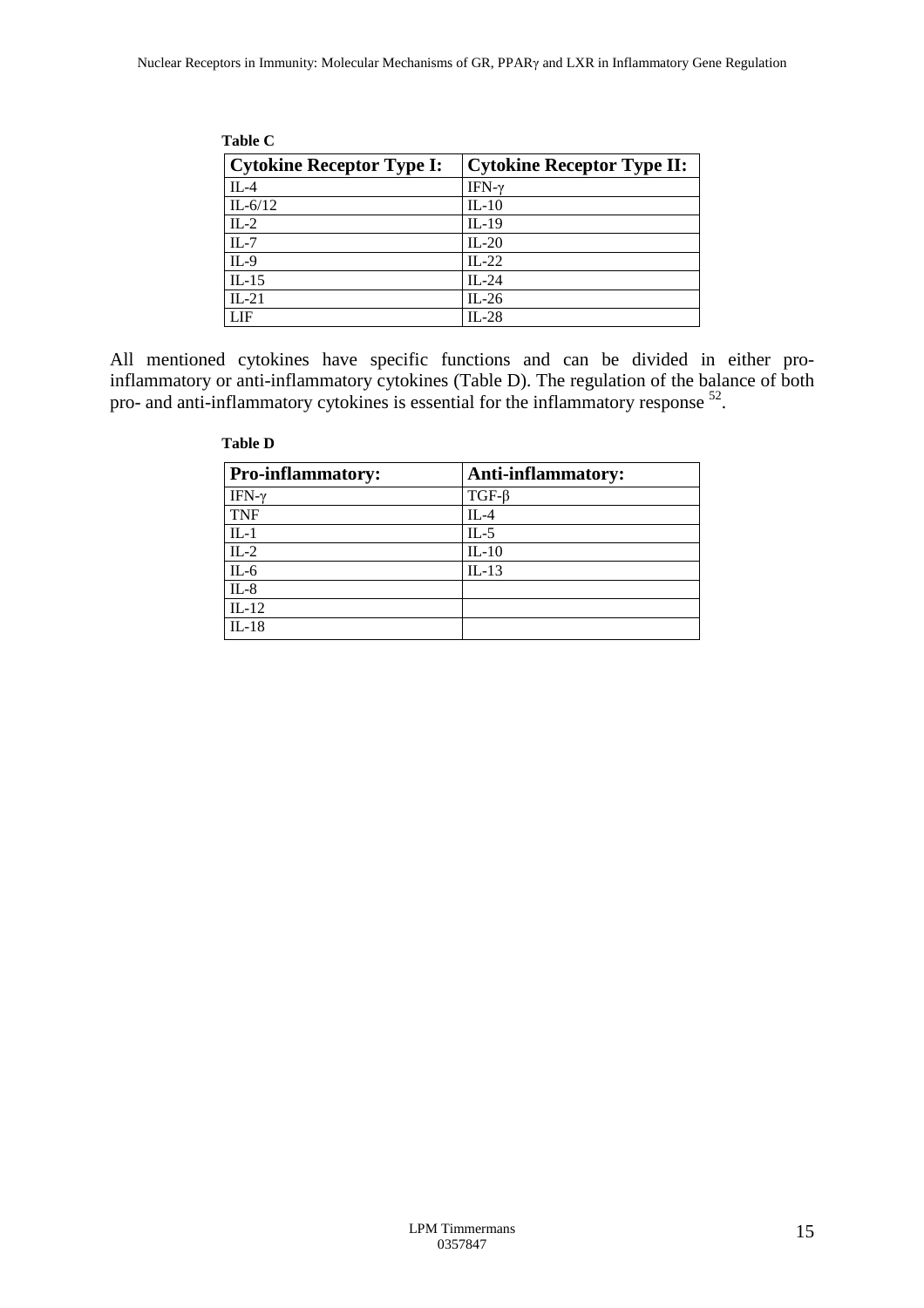# **Chapter 3: Nuclear Receptors in Immunity**

#### **3.1 Transrepression Models in Inflammation**

In the first chapter we shortly described the transrepression mechanism of nuclear receptors and the accompanied ability to inhibit inflammatory gene expression. Seven models of inflammatory transrepression are currently studied and we will describe them in detail in this paragraph. The first model **(I)** involved in transrepression represents the induction of IκBα, which inhibits the entry of the NF- $\kappa$ B complex to the nucleus of a cell <sup>54</sup> (Figure 7A). In this model, the binding of a ligand forms a nuclear receptor dimer, which then binds to the  $I\kappa B\alpha$ promoter sequence on the DNA. Transcription and translation leads to formation of the  $I\kappa Ba$ protein. The IκBα protein binds to the NF-κB complex and inhibits the entry to the nucleus. The NF-κB complex consists of the protein subunits p65 and p50 and is a transcription factor involved in the transcription of pro-inflammatory mediators. Therefore, we can conclude that induction of  $I \kappa B\alpha$  inhibits the inflammatory reaction. We will discuss this again in a later paragraph. A second model **(II)** of transrepression suggests a coactivator competition model of transrepression, which represses many target genes (Figure 7B)  $^{55,56}$ . In this model there is competition for a limiting pool of coactivators, including the CREB-binding protein (CBP). CBP is an transcription enhancing enzyme, which binds to CREB. Previously, we already mentioned that CREB binds to cAMP response elements on the DNA, thereby increasing or decreasing transcription. If there is heavy competition for such a low available coactivator it can be assumed that there is either slow or no transcription of many target genes. These observations might explain the antagonism between inflammatory transcription factors and nuclear receptor signalling, as the outcome of the competition model can either be transcription of inflammatory target genes or no transcription of those target genes. On the other hand, the exact physiological relevance of coactivator competition in the counter regulation of target genes by nuclear receptors is not clearly understood. A third model **(III)** of transrepression suggests that a nuclear receptor inhibits the binding of p65 to interferon regulatory factor 3 (IRF3), normally enhancing the transcription of the inflammatory mediators interferon- $\alpha$  and interferon- $\beta$  (Figure 7C)<sup>57,58</sup>. P65 has a role as coactivator of IRF3 on genes containing interferon stimulated response elements (ISRE). In this model, interactions between p65 and a nuclear receptor inhibit IRF3 binding. These events prevent the activation of target genes of IRF3, which would have led to the transcription of inflammatory mediators. Therefore, this model can directly inhibit inflammatory gene transcription of IRF3 target gens. On the other hand, IRF3 does not always require p65 as coactivator. This might indicate that this transrepression model can be regulated in a signalspecific manner, still allowing inflammatory gene transcription by IRF3 via another coactivator <sup>58</sup>. Opposite to the previous model is the suggestion of the fourth model **(IV)**, where IRF3 acts as a coactivator in stead of P65. This model is based on the disruption of the coactivator complex. The disruption is initiated by the nuclear receptor being tethered to the P65 subunit of the NF-κB complex, inhibiting the recruitment of coactivator IRF3 to P65 (Figure 7D)<sup>59</sup>. If the interaction between P65 and coactivators like IRF3 is repressed, the transcription of inflammatory gene expression is inhibited. Similar to the third model we described, this model can also directly inhibit inflammatory gene transcription, although only of NF-κB target genes. Similar in function to the fourth model is the fifth model **(V)**, which is based on a block in RNApol II hyperphosphorylation. If a nuclear receptor binds to the P65 subunit of the NF-κB complex, recruitment of positive elongation factor b (P-TEFb) is inhibited (Figure 7E). P-TEFb is a very important transcription factor needed for phosphorylation of RNApol II and the accompanied activation of the elongation stage of transcription. If the recruitment of P-TEFb to RNApol II is disrupted, gene transcription is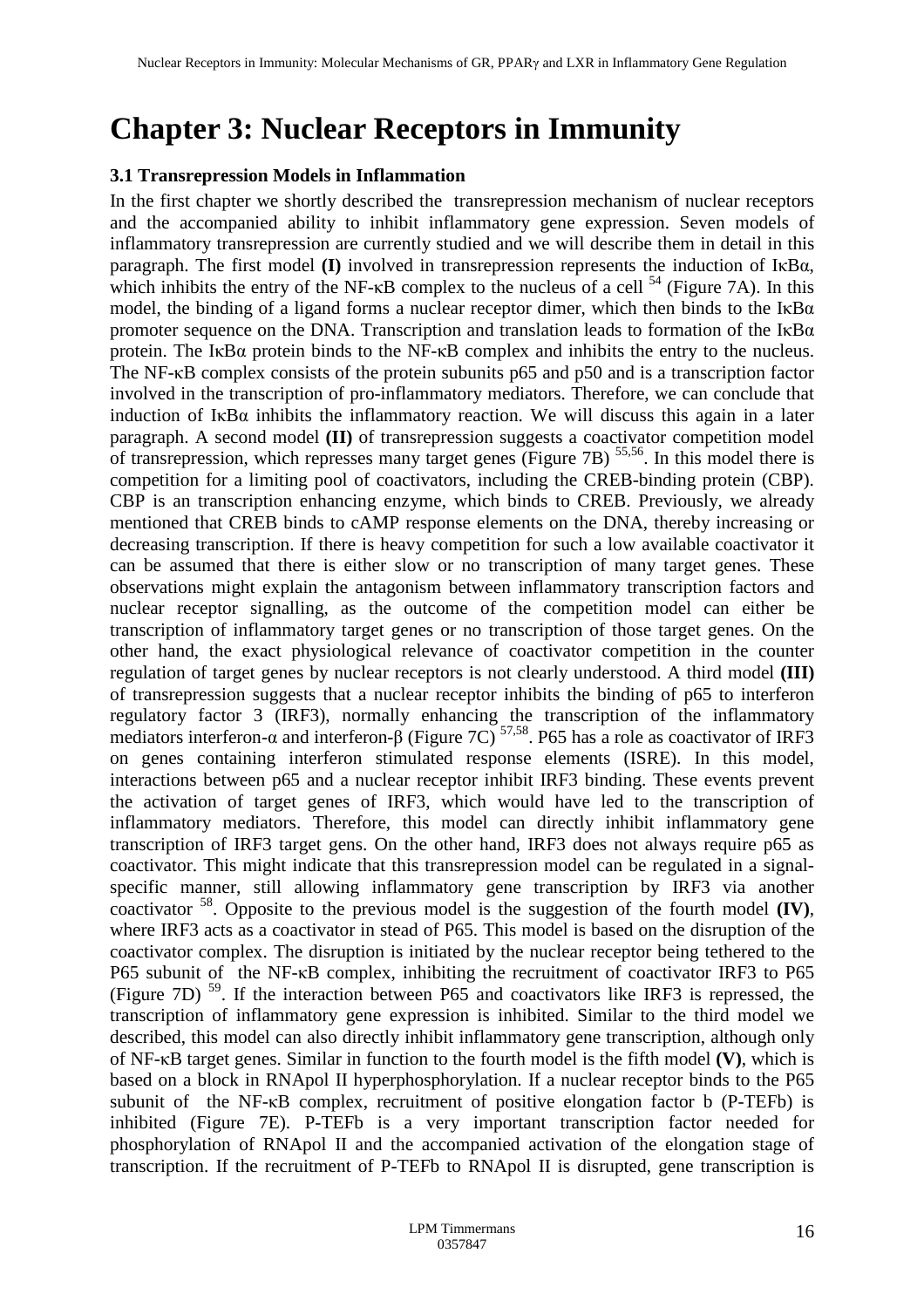inhibited. Similar to the previous described model, this transrepression model can also directly inhibit gene transcription of NF-κB target genes, thereby repressing the inflammatory response  $60,61$ . In contradiction with the previous five transrepression models, the final two models are corepressor-dependent. The sixth **(VI)** model is based on histone modification by histone deacetylases (HDAC). In the first chapter we already described that corepressors are involved in deacetylation of histones. We also highlighted the two important corepressors NCoR and SMRT, which can form complexes that contain HDAC. In this suggested sixth model a nuclear receptor dimer is formed, which interacts with HDAC2. This interaction inhibits gene transcription of NF-κB target genes by deacetylation of histones and the formation of a repressor complex (Figure  $7F$ )  $62-64$ . Similar to the other models, this model can repress gene transcription of NF-κB target genes. The final and seventh **(VII)** model suggested is based on the inhibition of corepressor clearance by SUMOylation, which is a form of post-translational modification of proteins. In this model, a nuclear receptor (PPARγ in this example) interacts with protein inhibitor of activated signal transducer and activation of transcription 1 (PIAS1). If PPARγ is activated by rosiglitazone (Ro) or another ligand, a conformational change enables SUMOylation at position K367 (K) by E2 conjugation enzyme (UBC9). Small ubiquitin-like modifier 1 (SUMO1) modification of PPARγ initiates interaction with the NCoR-HDAC-TBL1 corepressor complex. This interaction blocks the recruitment of the Ubc5/19S proteosome machinery required for corepressor clearance, eventually keeping the NF- $\kappa$ B target gene transcription in a repressed state (Figure 7G)  $^{65}$ . In addition to this model, a possible function of the NCoR-HDAC3-TBL1 complex as a repression checkpoint might be proposed as transducin β-like protein (TBL1) is shown to be involved in recruitment of ubiquitin conjugating machinery, removing the nuclear receptor corepressor complex <sup>66</sup>. Moreover, even a role in ligand-dependent negative regulation by other nuclear receptors may be suggested. All these findings suggest that this final model can inhibit inflammatory responses by blocking the signal-dependent clearance of NCoR corepressors 65,66. In this paragraph we described seven models involved in transrepression by nuclear receptors and the table below gives an overview of the differences between all suggested models (Table E).

| <b>Model number</b> | <b>Characteristics</b>                                   | <b>Mechanism</b>                                                     | <b>Direct DNA-</b><br>binding of NR | Corepressor -<br>dependent |
|---------------------|----------------------------------------------------------|----------------------------------------------------------------------|-------------------------------------|----------------------------|
| (I)                 | Iκ $B\alpha$ induction                                   | Keeps NF- <sub>KB</sub><br>complex in cytoplasm                      | <b>YES</b>                          | N <sub>O</sub>             |
| (II)                | Coactivator competition                                  | Heavy competition for<br>coactivators                                | N <sub>O</sub>                      | NO.                        |
| (III)               | Inhibition of IRF3<br>binding                            | Interaction between<br>NR and P65                                    | NO.                                 | N <sub>O</sub>             |
| (IV)                | Disruption of<br>coactivator complex                     | NR is tethered to P65<br>inhibiting IRF3<br>binding                  | N <sub>O</sub>                      | N <sub>O</sub>             |
| (V)                 | Block in RNApol II<br>hyperphosphorylation               | Binding between NR<br>and P65 inhibits P-<br><b>TEFb</b> recruitment | NO.                                 | N <sub>O</sub>             |
| (VI)                | Modification by histone<br>deacetylases                  | Interaction between<br>HDAC and NR                                   | NO.                                 | <b>YES</b>                 |
| (VII)               | Inhibition of<br>corepressor clearance<br>by SUMOylation | SUMO1 modification<br>of NR inhibits<br>corepressor clearance        | N <sub>O</sub>                      | <b>YES</b>                 |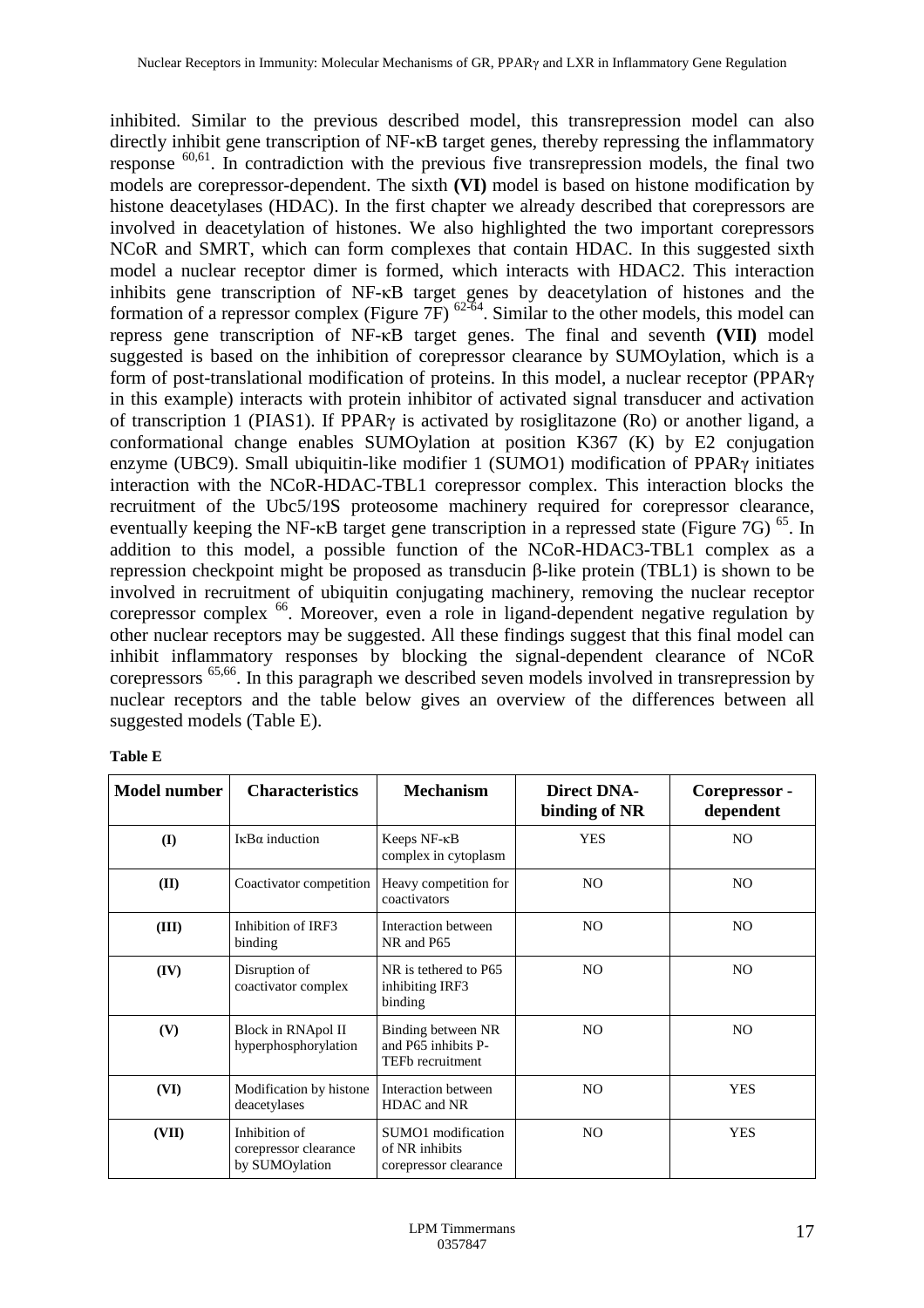

**Figure 7. Models of transrepression by nuclear receptors.** A) Induction of IκBα expression. B) Competition between coactivators. C) Inhibition of IRF3 binding by p65 interaction with a nuclear receptor. D) Inhibition of Coactivator recruitment to p65 and disruption of coactivator complex. E) Block in RNA polymerase hyperphosphorylation. F) Histone modification. G) Inhibition of corepressor clearance by SUMOylation. *Adapted from: Pascual G et al. 2006, <sup>17</sup> .*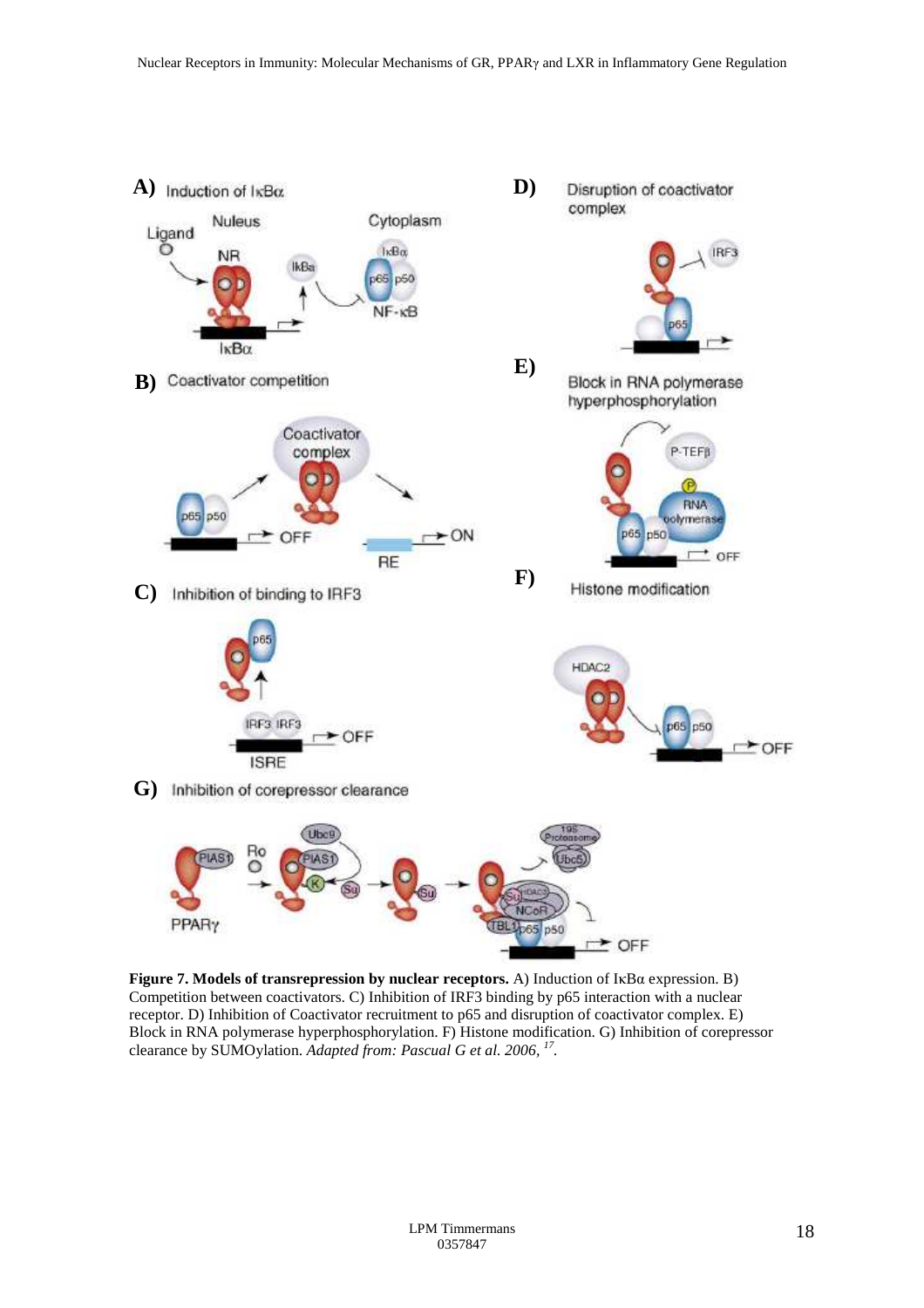#### **3.2 GR and the Regulation of Inflammatory Gene Expression**

In chapter 1 we discussed main functions of GR and its ability to regulate gene expression. Furthermore, we described that GR can modulate inflammatory responses by the regulation of inflammatory gene expression in different cells. Finally, we have seen that GCs are the ligands for the GR. The presence of GCs can inhibit transcriptional actions of several proinflammatory mediators in many cells, including lymphocytes, macrophages, neutrophils, mast cells and eosinophils. There are indications that most anti-inflammatory actions of the GR are based on one or transrepression mechanisms (Figure 7)  $^{67}$ . Many pro-inflammatory mediators induce transcription by the activation of signal-dependent transcription factors like NFκB, AP1 or STAT. These transcription factors are able to regulate the expression of a wide variety of cytokines, chemokines, growth factors and other inflammatory mediators in many inflammatory cells <sup>68</sup>. Repression of these inflammatory genes occurs via GR activity or via GR ligands  $69,70$ . In the next paragraph we will discuss the mechanisms involved in this repression.

#### **3.3 Mechanisms Involved in Inflammatory Gene Repression by GR**

The GR can affect the inflammatory gene expression of the signal-dependent transcription factors NFκB, AP1 or STAT in various ways (Figure 8). Either ligand-dependent transrepression or ligand-dependent transactivation has been described to be involved in inflammatory gene regulation (Figure 4A, D). The first studies described protein-protein interaction (transrepression) between AP-1 and GR  $^{18,71,72}$ . Furthermore, there are two molecular mechanisms involved in NFκB inhibition by the GR. One mechanism involves physical protein-protein interaction between GR and  $N$ FKB  $^{19,73-75}$ . The other mechanism involves upregulation of the IκB protein, which prevents NFκB transcriptional activation by retaining the NFκB protein in the cytoplasm. This upregulation of IκB occurs by liganddependent transactivation (Figure 7A)  $54.76$ . Interaction between GR and AP-1 or NFKB, or either upregulation of IκB results in inhibition of several cytokines like IL-1, IL-2, IL-5, IL-6, IL8, TNFα and IFN $\gamma$ <sup>61,77</sup>. Interactions between GR and the STAT family members have also been described. These interactions either occur by modulation of several intracellular signalling pathways in which STAT family members are involved or by ligand-dependent transrepression (Figure 8) <sup>78-80</sup>. These interactions between GR and the STAT family result in inhibition of the transcriptional activity by STAT. The cytokines IL-4 and IL-12 are both regulated by the STAT family and can be inhibited. Subsequently, another mechanism possibly involving ligand-dependent transactivation by GR is the suppressors of cytokine signalling (SOCS) protein expression (Figure 8). SOCS contain SH2 domains which interact with JAKs, competitively blocking further interaction with STATs  $81$ . Expression of SOCS is increased if TLR ligands increase, leading to negative feedback  $82$ . In addition, SOCS are able to interfere with the TLR signalling pathway by degrading the Toll-Interleukin 1 Receptor Domain Containing Adaptor Protein (TIRAP)<sup>83</sup>. Moreover, ligand-dependent transactivation of the GILZ protein by the GR dimer also influences TLR mediated inflammation (Figure 8) <sup>84,85</sup>. GILZ is a small protein which has many anti-inflammatory actions. Studies showed that GILZ physically interacts with AP-1 and NFκB and inhibits DNA binding of both transcription factors  $86,87$ . Finally, GILZ inhibits several phosphorylation steps in TLR signalling, inhibiting activation of transcription factor  $AP-1^{88}$ . Because NFKB, AP-1 and STAT are major factors in inflammatory gene regulation, GR shows to be an important (trans)repressor of inflammation.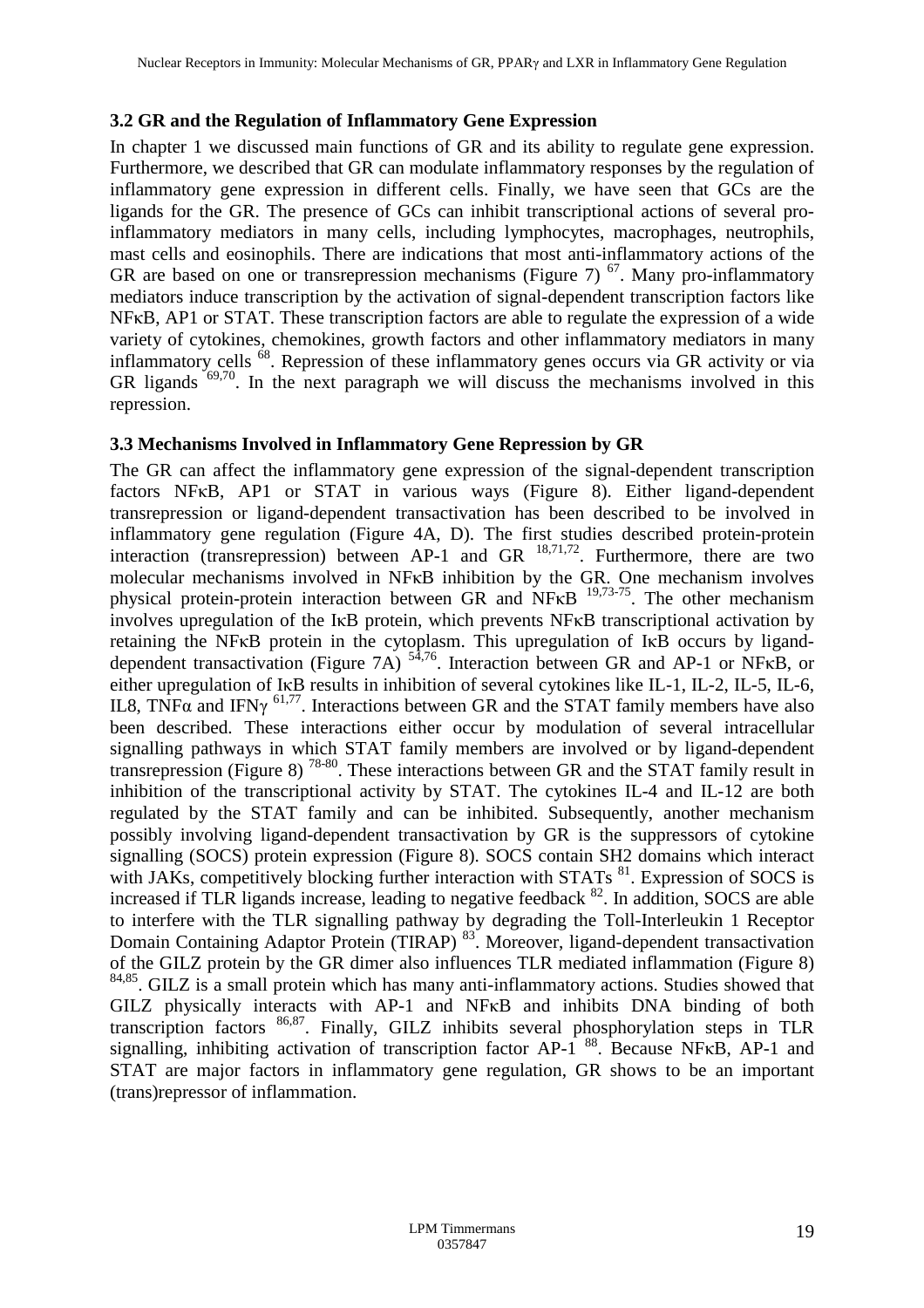

**Figure 8. Overview of the mechanisms of inflammatory gene repression by GR .** Signalling via TLR (grey), TNFr (purple) or IFNGr results in activation of AP1 (yellow), NFκB (blue) or STAT (green). Liganddependent transrepression of AP1, NFκB or STAT by GR (red) leads to inhibition of cytokine and other inflammatory gene transcription. Ligand-dependent activation of SOCS, GILZ or IκB results in inhibition in the signalling pathways. SOCS interacts with JAK proteins and degrades TIRAP, inhibiting appropriate signalling. GILZ inhibits DNA binding of AP-1 and NFKB and interferes with several phophorylation steps in TLR signalling. Upregulation of IκB keeps NFκB in the cytoplasm, inhibiting gene transcription.

### **3.4 PPARγ and the Regulation of Inflammatory Gene Expression**

Similar to GR, PPARγ can play a role in the regulation of inflammatory gene expression, therefore influencing the inflammatory response  $\frac{89,90}{89,90}$ . In chapter 1 we have described that PPARγ and its ligands can inhibit the production of many inflammatory mediators and cytokines in various cells. These cells included monocytes, macrophages, dendritic cells, lymphocytes, smooth muscle cells, and endothelial cells. Moreover, studies showed that PPARγ has anti-inflammatory effects in several diseases like atherosclerosis, Parkinson, Alzheimer and diabetes  $91,92$ . There is evidence that PPAR $\gamma$  can inhibit inflammatory gene expression by several mechanisms, including competition of coactivators (Figure 7B) and direct protein-protein interaction with NFKB and AP-1<sup>93,94</sup>. The next paragraph will describe the mechanisms in detail.

### **3.5 Mechanisms Involved in Inflammatory Gene Repression by PPARγ**

In several studies PPARγ suppressed the upregulation of IL-1, IL-12, TNFα and inducible nitric oxide synthase (iNOS)<sup>95,96</sup>. PPAR<sub>Y</sub> has also been shown to inhibit expression of IFN<sub>Y</sub> and IL-2 after T cell activation  $97$ . Even T lymphocyte proliferation and immune activation is regulated by PPAR $\gamma$ <sup>89</sup>. Most of the inflammatory gene repression by PPAR $\gamma$  is achieved via the transrepression mechanism. Direct interaction between PPARγ and AP-1, NFκB and the STAT family leads to downregulation of cytokines and other inflammatory mediators by inhibiting  $AP-1$ , NFKB and STAT DNA-binding (Figure 9)<sup>98</sup>. In a new study, the transrepression mechanism involves SUMOylation of the PPARγ ligand-binding domain by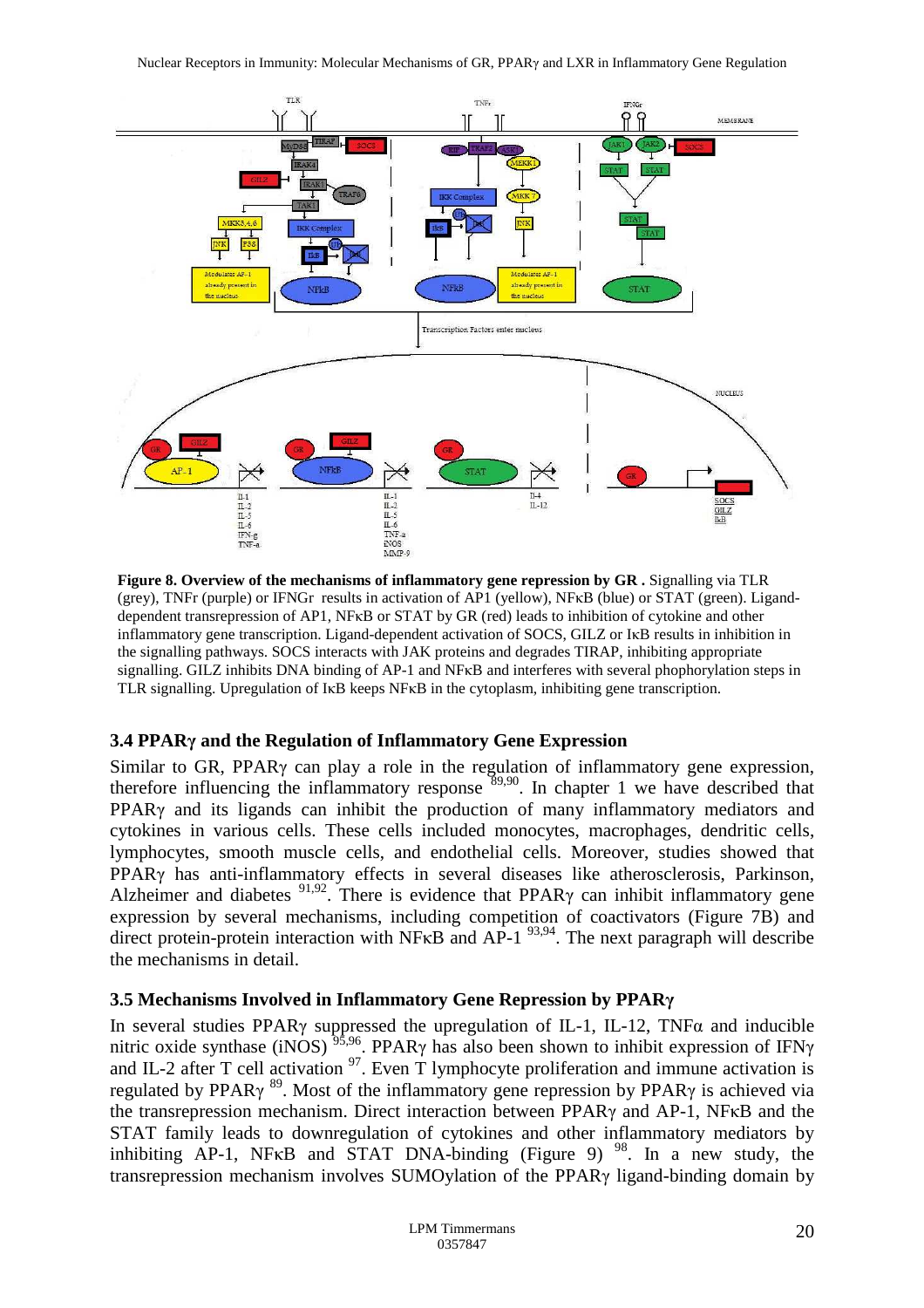the SUMO1 protein (Figure 7G & 9). This event targets PPARγ to corepressor complexes on inflammatory gene promotors. This leads to a repressed state of the promoter and inhibition of inflammatory gene expression <sup>65</sup>. This mechanism can explain the conversion of transcriptional activator to transcriptional repressor of NFκB and AP-1 target genes, which regulate inflammation. PPARγ ligands are capable of inducing anti-inflammatory responses through PPARγ independent mechanisms (Figure 9). 15dPGJ2 can directly inhibit NFκB signalling by the inhibition of IKK complex and the DNA-binding ability of NFκB (Figure 9) <sup>99-101</sup>. Furthermore, PPARγ ligands also inhibit JNK activity, necessary for AP-1 activation (Figure 9)  $^{102}$ .



**Figure 9. Overview of the mechanisms of inflammatory gene repression by PPARγ .** Signalling via TLR (grey), TNFr (purple) or IFNGr results in activation of AP1 (yellow), NFκB (blue) or STAT (green). Liganddependent transrepression of AP1, NFκB or STAT by PPARγ or ligands (orange) leads to inhibition of cytokine and other inflammatory gene transcription. This transrepression is mediated by SUMOylation with the SUMO1 protein (SU1). PPARγ ligands interfere with JNK and IKK complex signalling, resulting in inhibition of AP-1 and NFκB respectively. There is no evidence of ligand-dependent activation of PPARγ, which would result in inhibition of inflammatory gene repression.

### **3.6 LXR and the Regulation of Inflammatory Gene Expression**

LXRs were characterised as nuclear receptors regulating cholesterol homeostasis  $^{103}$ . If the ligands (oxysterols) bind to LXRs, they induce expression of a number of genes that protect cells from excess cholesterol  $104$ . LXRs are very important for cholesterol homeostasis in macrophages. This is seen in atherosclerotic development in mice, where treatment with LXR agonists inhibits the development of atherosclerotic plaques  $105$ . During atherosclerosis, the artery wall thickens and forms a plaque. This is the result of accumulation of fatty materials and cells including both cholesterol and macrophages. These findings suggest a possible role in regulation of inflammatory signalling in macrophages. As LXRs are expressed in many tissues throughout the body, it can be assumed that LXRs play a role in regulation of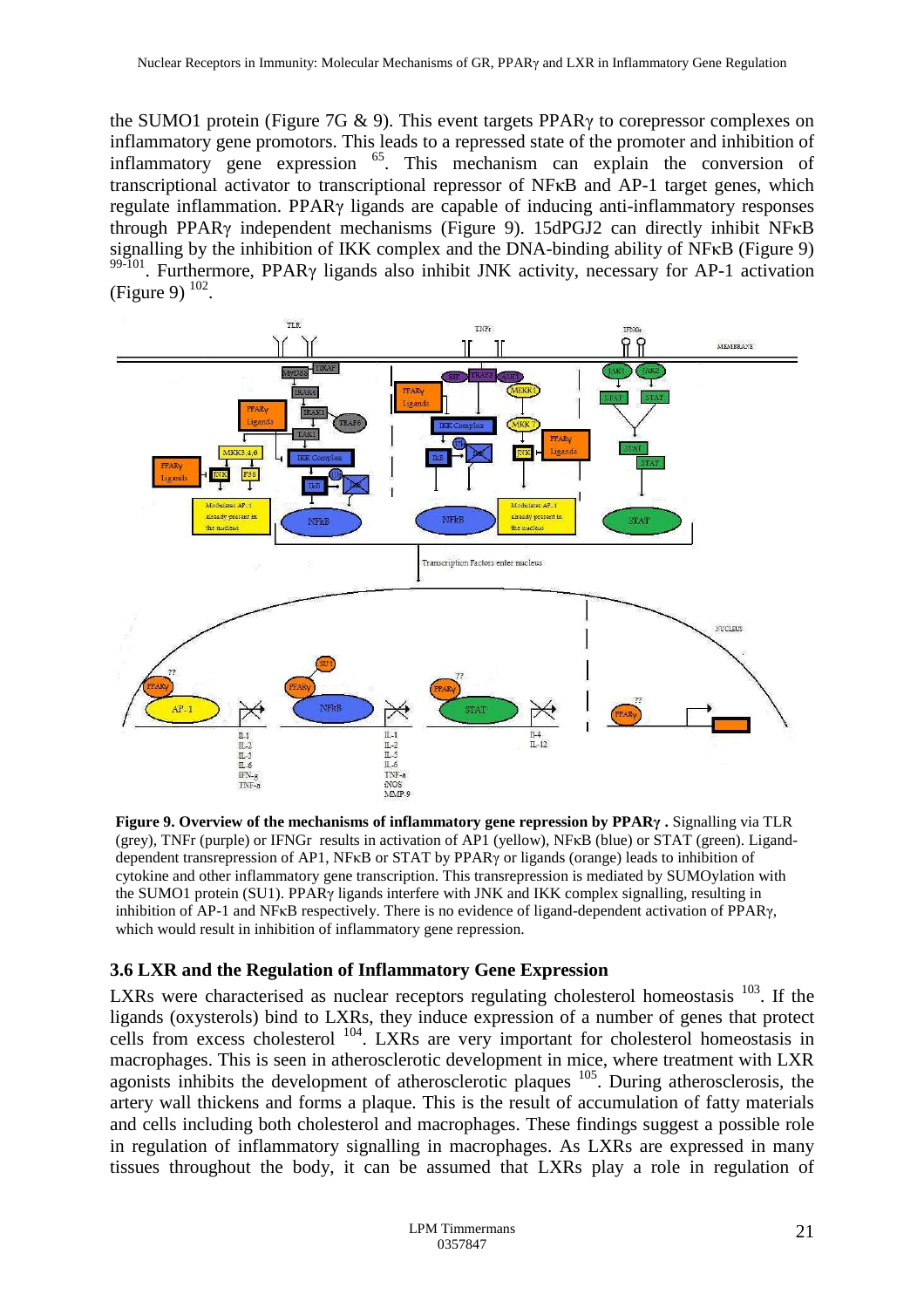inflammatory signalling in many other cells. LXR controls several genes, including IL-1, Il-6 and iNOS  $106$ . PPAR $\gamma$  and GR regulate similar genes and therefore LXR may have similar mechanisms regulating the inflammatory response. However, the mechanisms are not yet completely understood. The next paragraph will discuss the current knowledge of mechanisms linking LXR and the inflammatory response.

#### **3.7 Mechanisms Involved in Inflammatory Gene Repression by LXRs**

Ligands of LXR inhibit the inflammatory response by inhibition of several cytokines  $39,40$ (Figure 10). These cytokines IL-1, Il-6 and iNOS among others, are normally NFκBdependent. This indicates that a similar mechanism like PPARγ and GR may inhibit NFκB via ligand-dependent transrepression. Moreover, evidence showed that parallel SUMOylation pathways mediate gene- and signal-specific transrepression pathways by either SUMO2 or SUMO3 (Figure 7G & 10). Similar to PPARγ, ligand-dependent conjugation of SUMO2,3 to LXR targets them to promoters of target genes. There, prevention of signal-dependent removal of NCoR corepressor occurs, which represses transcriptional activation  $107$ . Unlike PPARγ and GR, no transrepression mechanisms have been identified concentrating on AP-1 or the STAT family (Figure 10). On the other hand, LXR shows to have a role in the control of macrophage survival. LXRs seem to increase the expression of the anti-apoptotic AIM, while they reduce pro-apoptotic factors. This means that LXR enhances innate immunity for pathogens that evade the immune response by inducing apoptosis of macrophages <sup>40,108</sup>.



**Figure 10. Overview of the mechanisms of inflammatory gene repression by LXR .** Signalling via TLR (grey), TNFr (purple) or IFNGr results in activation of AP1 (yellow), NFκB (blue) or STAT (green). Liganddependent transrepression of NFκB by LXR (light blue) leads to inhibition of cytokine and other inflammatory gene transcription. This transrepression is mediated by SUMOylation with the SUMO2 and SUMO3 proteins (SU2/3). Ligand-dependent transrepression mechanisms of AP-1 and STAT by LXR has not been shown. There is also no evidence of ligand-dependent activation of LXR.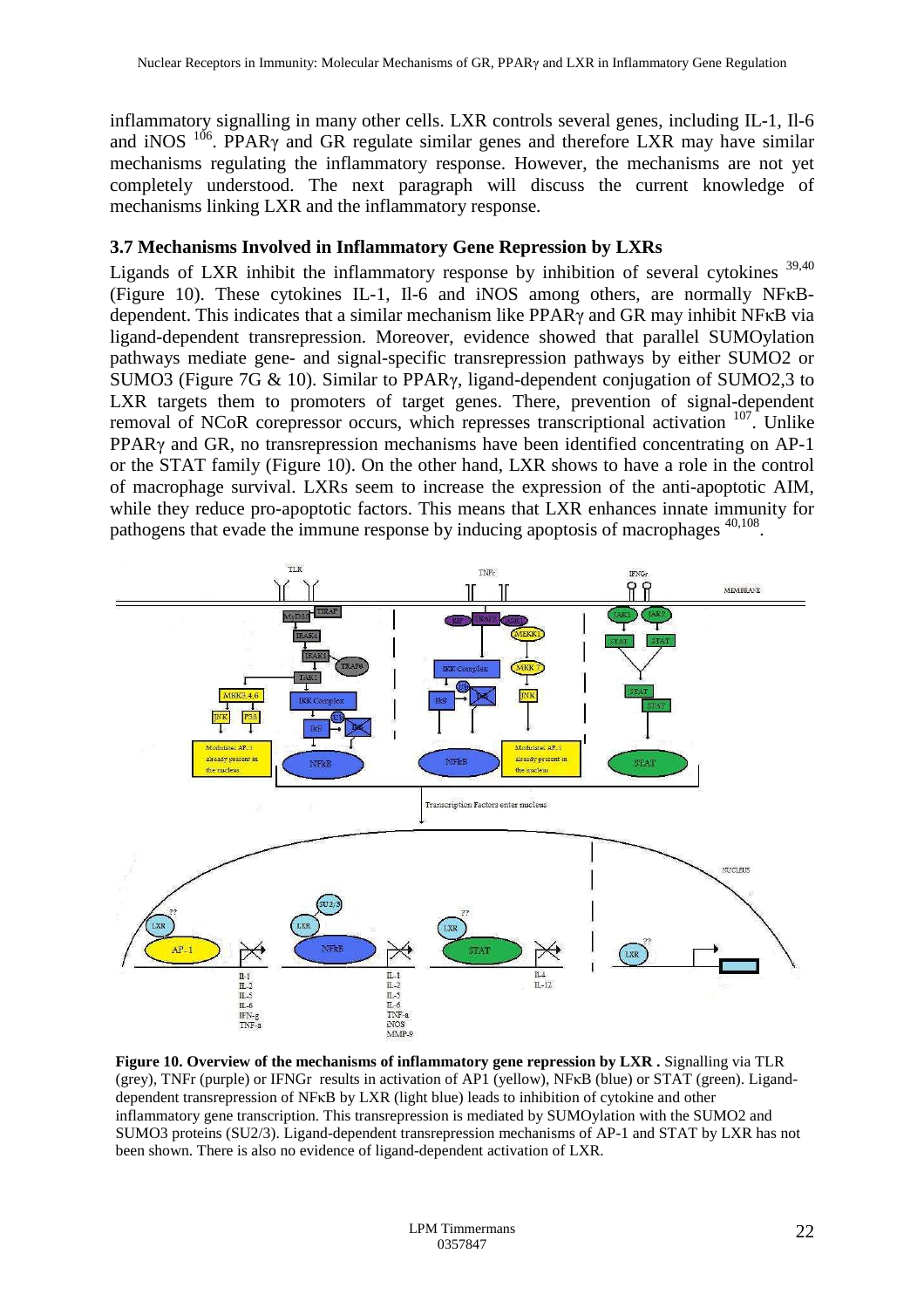# **3.8 Differences Between Molecular Mechanisms of GR, PPARγ and LXR in Inflammatory Gene Regulation.**

In the previous sections we described the mechanisms involved in inflammatory gene regulation for GR, PPARγ and LXR. Furthermore we described the mechanisms involved in inflammatory gene repression for all three nuclear receptors. Similar for all nuclear receptors is the ability to inhibit inflammatory signalling by the inhibition of NFκB. The inhibition of NFκB target genes can be regulated by one or more transrepression models described earlier in the first paragraph of this chapter. Similar for PPARγ and GR is the inhibition of cytokine transcription by transrepression of STAT family members and AP-1. It seems likely that LXR transrepresses these members via a similar mechanism, although that is poorly understood. Different from LXR and PPARγ is the ability of GR to directly bind to DNA and initiate direct transcriptional activation of SOCS, GILZ and IκB, which all inhibit either AP-1 or NFκB activation. Although the mechanisms of transrepression involved in AP-1 and NFκB are similar, mutations in the zinc finger of GR affect NFκB inhibition. AP-1 inhibition remains unaffected, showing non-identical requirements for transrepression between AP-1 and NFKB  $^{109}$ . A unique feature for PPAR $\gamma$  ligands is the ability of modulating signal transduction, thereby inhibiting JNK activation and the IKK complex. Ligands of LXR and GR are not shown to inhibit inflammatory gene expression. The table below gives an overview of the differences between the mechanisms involved in inflammatory gene regulation (Table F).

| <b>Nuclear Receptor</b> | Inhibition of:             | Mechanism involved in inflammatory gene regulation:                                   |
|-------------------------|----------------------------|---------------------------------------------------------------------------------------|
| <b>GR</b>               | - NFkB<br>- AP-1<br>- STAT | - Transrepression<br>- Direct transcriptional activation of SOCS, GILZ and IKB        |
| $PPAR\gamma$            | - NFkB<br>- AP-1<br>- STAT | - Transrepression<br>- Modulation of signal transduction by PPAR <sub>y</sub> ligands |
| <b>LXR</b>              | - NFkB                     | - Transrepression                                                                     |

**Table F**

Previous findings suggest that there could be redundancy between the nuclear receptors GR, PPARγ and LXR in the inhibition of the target genes of NFκB, AP-1 and STAT. The transrepression mechanism seems to be important in the assumption of combinatorial control of inflammatory gene expression. Important evidence for this statement was published in a study by Ogawa *et al.* In this study, GR, PPARγ and LXR were compared by stimulation of the TLR pathway <sup>58</sup>. Stimulation of TLR pathways was achieved by the addition of lipopolysaccharide (LPS) and Poly I:C. In the previous paragraphs we have described that activation of a TLR pathway can lead to transcription of inflammatory genes if transrepression by a nuclear receptor is absent. Results of this study showed that GR repressed many functionally related inflammatory response genes by disrupting the binding of p65 and IRF as seen in the first paragraph (Figure 7C). On the other hand, PPARγ and LXR showed repression on overlapping but different p65/IRF-independent genes, indicating redundancy between nuclear receptors and their repressed target genes. Further research showed that 543 LPS responsive genes and 572 Poly I:C responsive genes were researched for sensitivity after simultaneous stimulation by combinations of GR, PPARγ and LXR. Stimulation by LPS showed that only 98 of the 543 genes are simultaneously responsive to GR, PPARγ and LXR, while stimulation by Poly I:C showed that only 44 of the 572 genes are simultaneously responsive to GR, PPARγ and LXR (Figure 11). Simultaneous activation of either GR and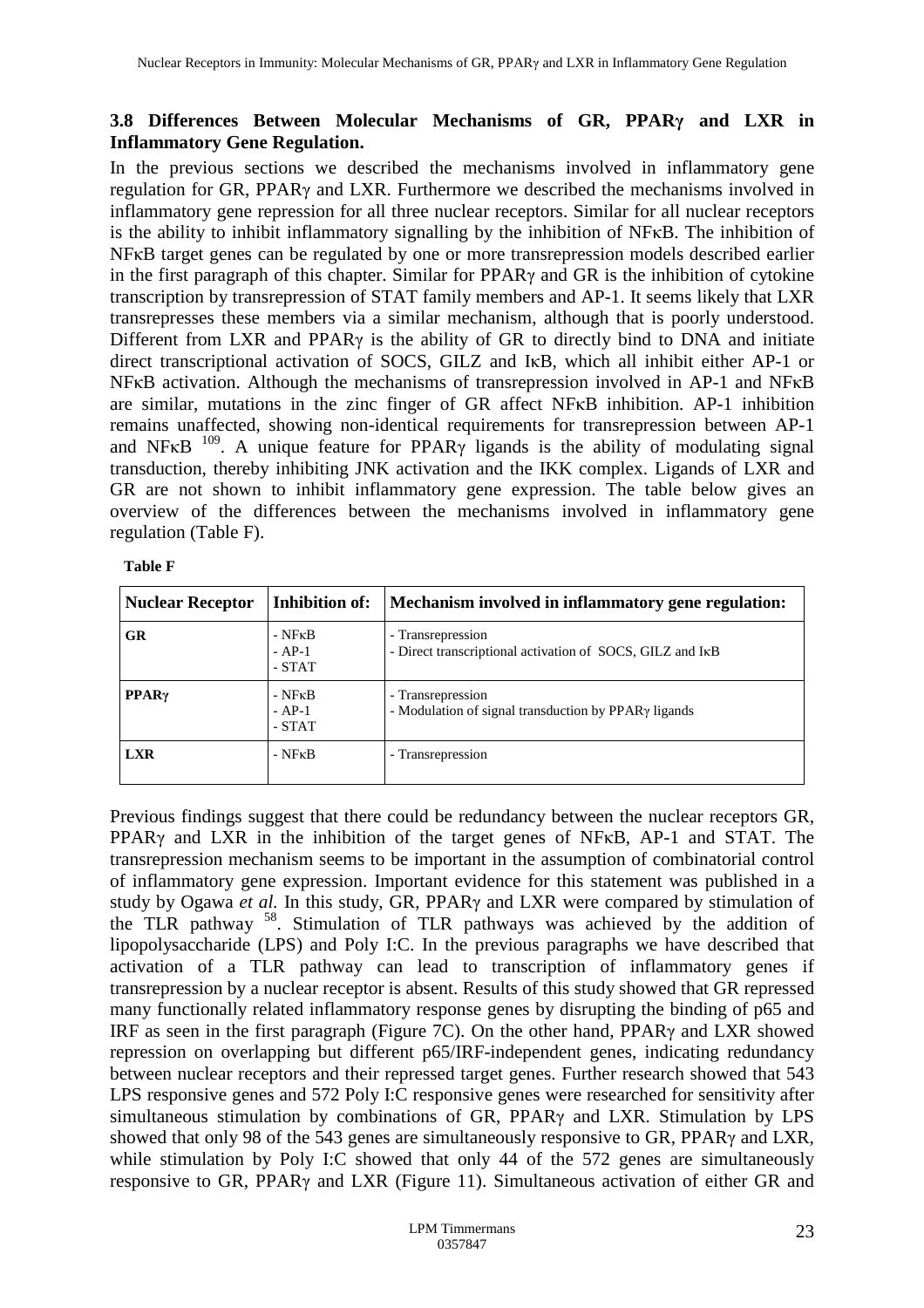PPARγ or GR and LXR still showed characteristic inhibition of TLR responses, indicating that there is combinatorial control of immunity and inflammation by two or more nuclear receptors. Other combinations between GR, PPARγ and LXR also showed redundancy between LPS- or Poly I:C-responsive genes. The exact number of responsive genes in combination with LPS- or Poly I:C stimulation are shown below (Figure 11)<sup>58</sup>.



**Figure 11. Venn diagrams of LPS and Poly I:C-responsive genes.** The Venn diagrams indicate sensitivity of LPS- (right) and Poly I:C-responsive genes (right) to GR, PPARγ and LXR. Specific ligands were used for all three nuclear receptor (shown between brackets). Only 98 out of 543 genes are simultaneously responsive to GR, PPARγ and LXR if stimulated by LPS, while only 44 out of 572 genes are simultaneously responsive to GR, PPARγ and LXR if stimulated by Poly I:C. This still indicates combinatorial control of (inflammatory) genes by nuclear receptors. *Adapted from: Ogawa S et al. 2005, <sup>58</sup> .*

The previous findings indicate that either GR, PPARγ or LXR only target a subset of the TLR-inducible NFκB target genes, which suggests that a higher number of activated nuclear receptors can more easily transrepress inflammatory gene transcription. This statement also clarifies the previous suggestion that there is redundancy between the nuclear receptors GR, PPARγ and LXR in the inhibition of the target genes of NFκB, AP-1 and STAT. Important future research should focus on similarities between transrepression mechanisms and targets of GR, PPARγ and LXR. Another possible research topic could include the sensitivity of STAT- or AP-1 pathway responsive genes to GR, PPARγ and LXR, similar to the study by Ogawa *et al.* Finally, a clinical trial should investigate if anti-inflammatory drugs like glucocorticoids could function at lower doses with fewer side effects by simultaneous administration with PPARγ or LXR ligands, since we have seen that more inflammatory genes can be transrepressed if a combination of GR, PPARγ and LXR is used.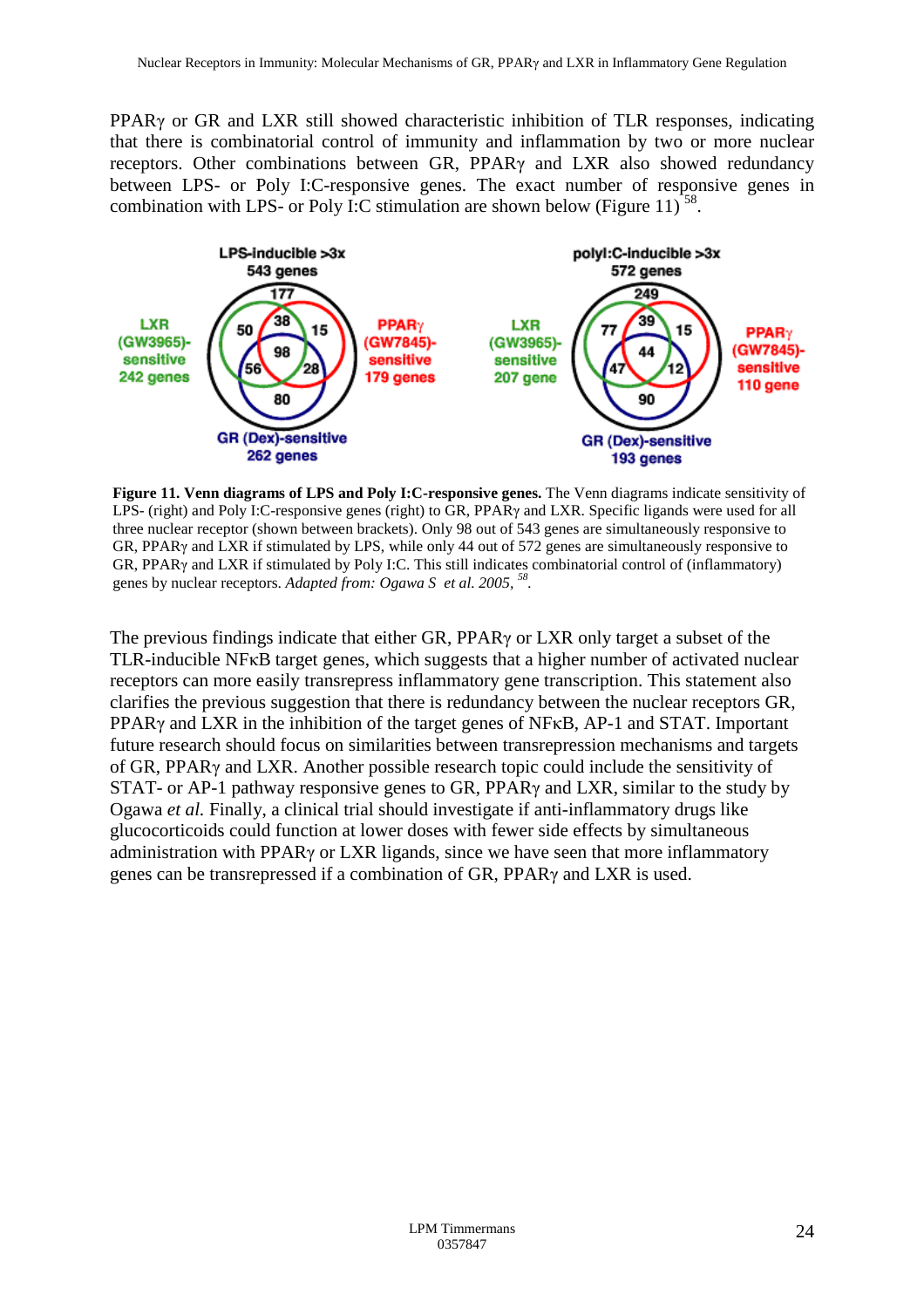# **Chapter 4: Discussion**

In this thesis we described the mechanisms of GR,  $PPAR\gamma$  and LXR involved in inflammatory gene regulation. GR is activated by endogenous GCs which are produced in the adrenal cortex, coordinating the regulation of gene expression in the whole body. In contrast to GR, PPARγ and LXR are activated by metabolites of fatty acids and cholesterol. Those are usually produced during local cytokine release and via other autocrine and paracrine mechanisms. We have seen that all three nuclear receptors have common mechanisms, including liganddependent transrepression to repress the inflammatory response. In addition, all receptors have receptor-specific mechanisms that can repress the inflammatory response. This indicates that each of the three discussed receptors has a certain effect and influence on the inflammatory response. Furthermore, we descibed that GR, PPARγ and LXR are expressed in macrophages, lymphocytes en dendritic cells, suggesting that there may be control of inflammation via inhibition of cytokine release by these nuclear receptors. Simultaneous stimulation of all three nuclear receptors also showed partly combinatorial control of inflammatory genes. This means that simultaneous activation of several nuclear receptors in a certain cell or cell-type leads to complex gene regulation in either local or systemic signalling pathways. Clearly, we described only few mechanisms controlling inflammatory gene expression in this thesis. Past studies revealed several other aspects of immune regulation which are dependent on nuclear receptors. LXR showed to directly target the arginase II (ArgG II) gene, is a enzyme that catalyses the conversion of L-arginine into L-ornithine and urea <sup>110</sup>. These conversions lead to the forming of polyamines. The Arg II gene can be antiinflammatory by shifting the arginine metabolism towards polyamine synthesis, which reduces the nitric oxide (NO) production. In normal situation NO is needed for vasodilation in the inflammatory process. PPARα, which is another member of the PPAR family, induced expression of IκB in several cells. Mice experiments showed that PPARα possibly directly targets I $\kappa$ B, which then inhibits NF $\kappa$ B activation and DNA binding  $^{111}$ . These findings indicate that there are probably more genes involved in inflammatory regulation, which are a direct target for a nuclear receptor. This makes the entire regulation system even more complex. An additional member of the nuclear receptor family, NR4A showed to have effect on NFKB responsive genes  $112$ . In contrast to the anti-inflammatory function of GR, PPAR $\gamma$ and LXR, NR4A showed to be pro-inflammatory in macrophages. Expression of NR4A in macrophages showed transcriptional activation of multiple genes involved in inflammation, apoptosis and cell cycle control. In contrast to GR and PPARγ, NR4A showed activation of the IKK-complex, which then activates NFκB. These results show a new role for NR4A in the regulation of inflammatory gene expression in macrophages. Moreover, these results imply that nuclear receptors can either be pro- or anti-inflammatory, indicating a more complex inflammatory regulation. In addition, PPARγ might have an influence on local immune response by affecting the cytokine release. By contrast, cytokines also regulate PPARγ expression in macrophages and other immune cells. It is shown that IL-4 upregulates expression of PPARγ in macrophages, while IFN-γ downregulates PPARγ expression  $^{113}$ . These findings shown that PPARγ mediates anti-inflammatory activities of IL-4, while proinflammatory activity needs downregulation of PPARγ. Again, this study gives an example of complex regulation of pro- and anti-inflammatory activities of cytokines and nuclear receptors and additional gene regulation. All previous research can contribute to the development and application of nuclear receptor ligands in certain human diseases. Currently, treatments of several diseases are prone in becoming resistant to steroids and their accompanying receptors. Therefore, it would be beneficial to determine the sensitive or resistant inflammatoryresponse genes for a certain receptor. It is likely that a disease is GC resistant, if the pro-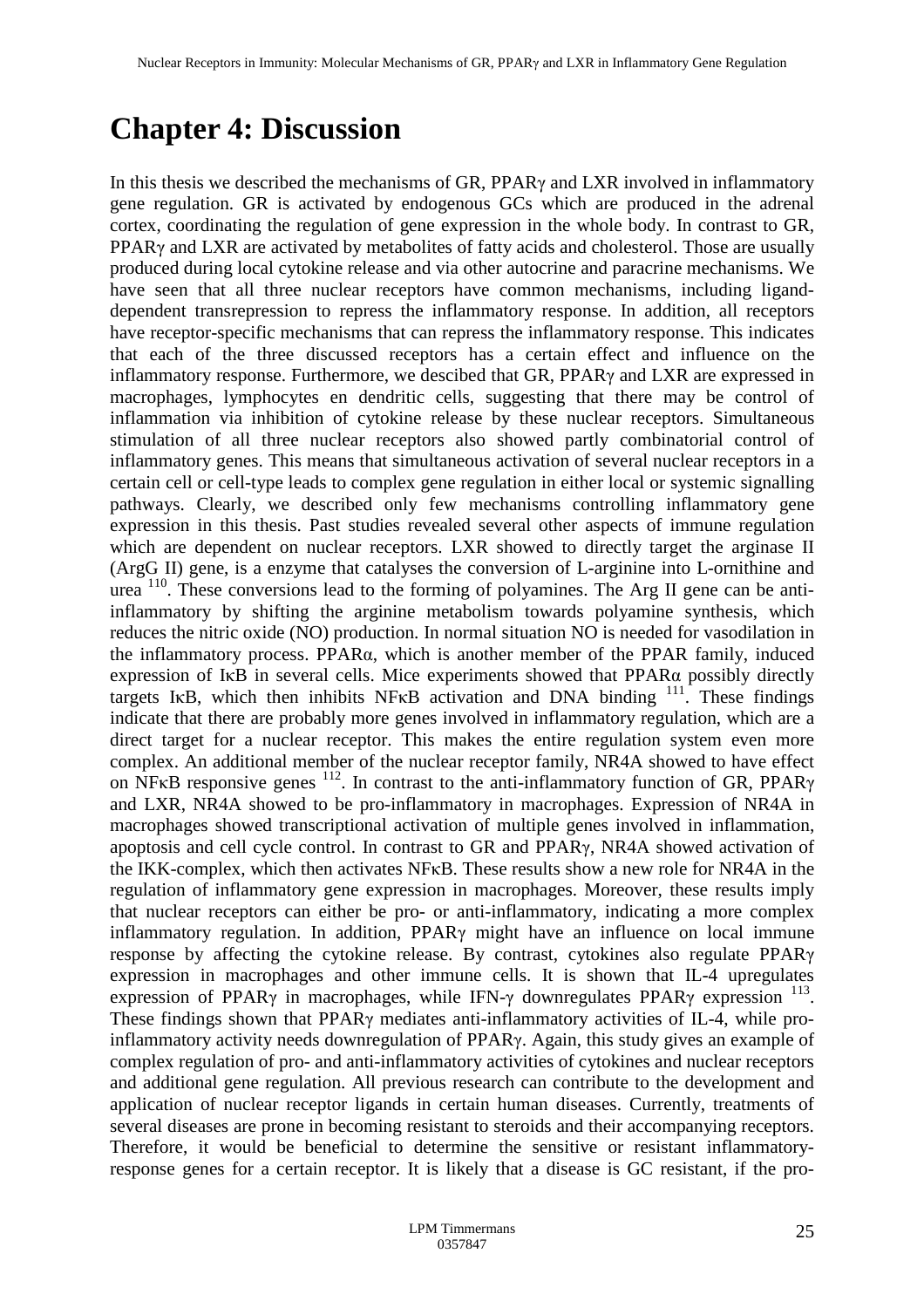inflammatory molecules are resistant to repression by synthetic GCs. This hypothesis indicates that it might be possible to match specific nuclear receptors with a specific disease or -state. This speculation is based on the expression patterns of the receptors and the targeted regulatory genes in certain cells. Currently, there are still no reliable research model systems available as our knowledge is not yet sufficient enough to create appropriate animal models. In contrast to this, research has been done by use of synthetic PPARγ ligands in animals. Improvement after treatment with PPARγ ligands has been found in the inflammatory state of researched animal models in either atherosclerosis, inflammatory bowel disease, arthritis and psoriasis  $91,114-116$ . In addition to these studies, a clinical trial has been performed where PPARγ ligands reduced the intensity of inflammation in patients suffering from ulcerative colitis <sup>117</sup>. These studies show the potential attractiveness of PPAR ligands as drug targets. On the other hand, creating a therapeutic effect with a natural or synthetic nuclear receptor ligand is very difficult. In many cases undesirable or unacceptable side effects occur, limiting treatment possibilities. Even the widely used GCs can occasionally cause or increase susceptibility for hypertension, type 2 diabetes mellitus or obesity. Improved knowledge of selective modulators of nuclear receptors, which alter the specificity of either coactivator or corepressor attraction would give new insight in development of possible treatments  $^{118}$ . GR-, PPARγ- and LXR ligands are proven to repress partly overlapping inflammatory genes by different molecular mechanisms. This indicates a possibility that combinations of ligands for GR, PPARγ and LXR might have characteristic effects <sup>58</sup>. These features of nuclear receptor agonists might lead to a desirable treatment effect, while side effects can be decreased. This might be achieved by treating (chronic) inflammatory diseases with a combination of GCs, PPARγ- and LXR ligands at lower doses, minimising the side effects. If we want to expand the potential of therapeutic use of nuclear receptors, we need to fully understand the biological roles and underlying mechanisms of all nuclear receptors. Subsequently, development of new model systems are needed for appropriate research and further development of possible new synthetic ligands. A first step could be a study targeting the importance of the SUMOylation process in inflammatory gene regulating of the nuclear receptors. It was shown that SUMOylation processes prevented clearance of the NCoR complex from signal-responsive promoters by SUMO1,  $-2$  or  $-3$  (Figure 7G)  $^{65,107}$ . Experiments targeting other nuclear receptors (e.g. GR) and associations with SUMOylation might give insight in the regulation of inflammatory gene expression. This suggestion is strengthened by possible cooperation of different nuclear receptors as both SUMO-LXR and SUMO-PPAR $\gamma$  seemed to interrupt distinct signalling inputs leading to NCoR clearance <sup>58</sup>. A possible experimental setup studying covalent modification between SUMO1, -2 or -3 and nuclear receptors in immune cells could include an in vitro assay of lymphocytes, macrophages and dendritic cells. In this experimental set-up, any nuclear receptor of choice can be labelled, followed by an assay including immunoprecipitation and immunoblotting <sup>119</sup>. For detection of a SUMO1, -2 or -3/Nuclear receptor complex, a protein complex immunoprecipitation (Co-IP) can be used. In addition to this experiment, an enzyme activity assay can be added. SUMOylation is a process which needs several enzymes, including the E1 enzyme and the conjugating enzyme Ubc9. An example studying enzymatic activity could include a suspension of any nuclear receptor of choice, and the SUMO protein. During spectrophotometric analysis, all substances which are needed for the SUMOylation process can be added. The assay eventually shows enzymatic activity and the course of the entire SUMOylation reaction <sup>120</sup>. Further research should focus on the identification of molecular targets of SUMO-LXR and SUMO-PPARγ. This research could lead to possible explanation of their role in the inhibition of NCoR clearance. Another important step would be the development of conditional knock-out animal models. Currently, there are no models available with null alleles for either GR, PPARγ or LXR as such a mutation is often lethal for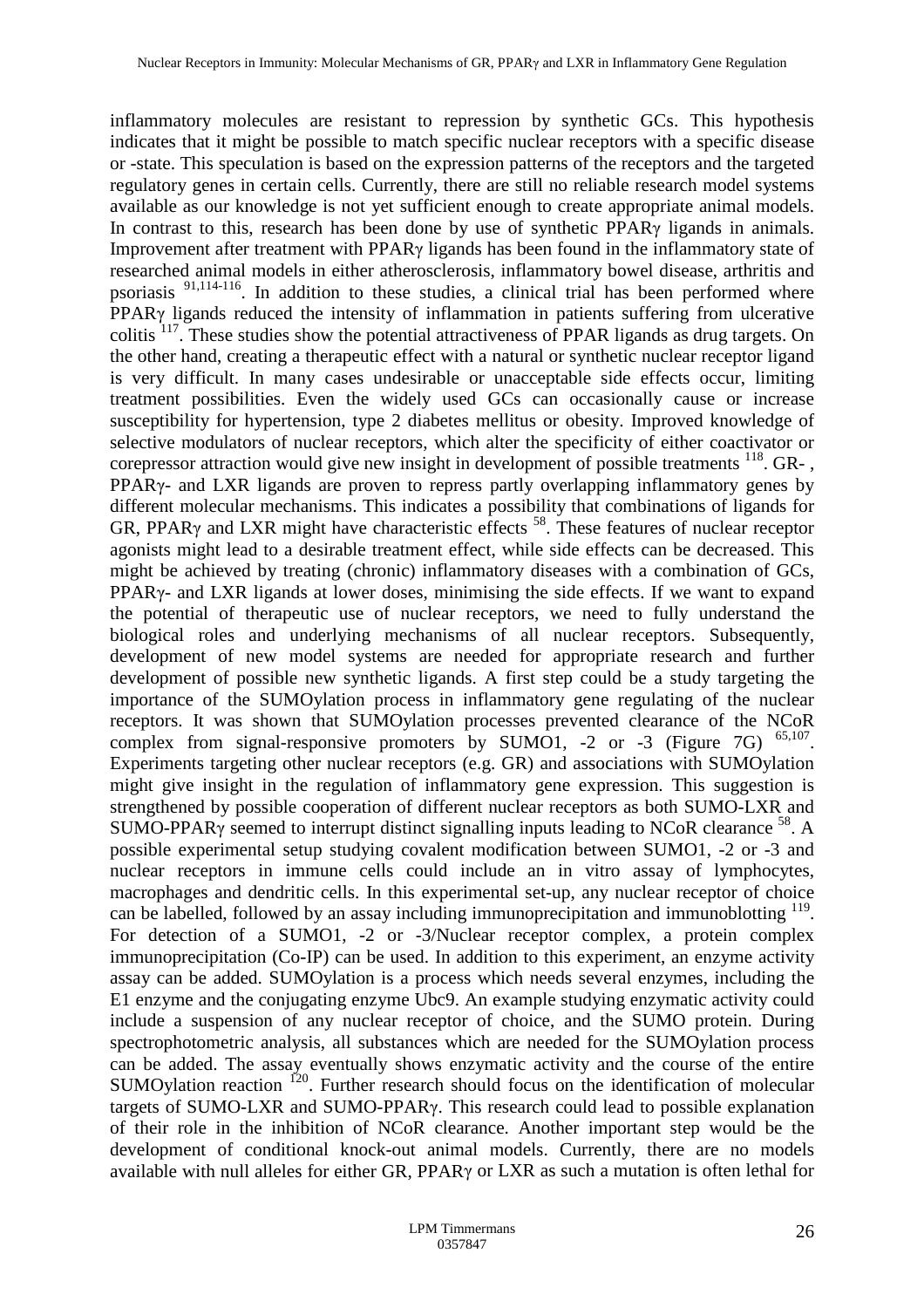embryos. The best option could be a knock-in mouse model with one or more nuclear receptor genes mutated. If this can be achieved, these generated models can be used during experiments with cell-specific knock-outs for any of the 48 nuclear receptors currently known. A possible study could focus on the effect of the mutation of one or more nuclear receptors on the inflammatory gene regulation. An example could include a knock-in mouse model mutating either GR, PPARγ or LXR individually, or a combination of those nuclear receptors. The outcome of these experiments could reveal more about the exact (physiological) functions of one of these receptors. Another outcome could give more insight in the redundancy between nuclear receptors, showing how inflammatory gene expression is regulated if two or more nuclear receptor genes (e.g. PPARγ and LXR) are mutated. Moreover, other proteins involved in inflammatory gene regulation (e.g. SUMO) can be knocked-out in order to study certain aspects. If we are able to successfully perform these tasks, it should be possible to formulate new questions regarding the function of nuclear receptors in the immune system and to study these questions in effective and proper experimental setups.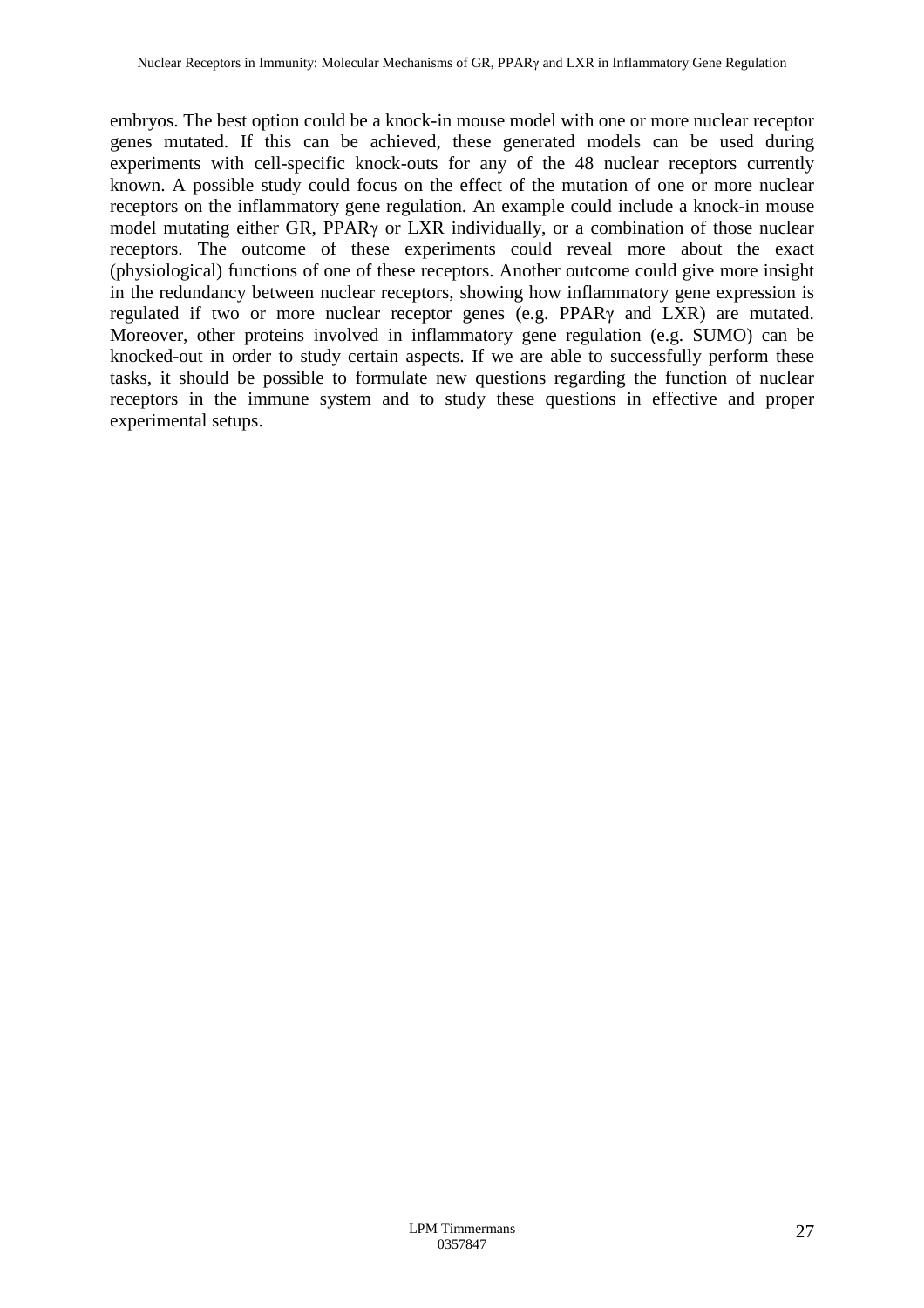# **Acknowledgements**

So here we are then, at the end of my Master's thesis. It has been a nice period and I have learned and expanded my scientific writing and reading. It sometimes was a tough and stressful period as well, combining sports, hobbies, work, sleep, social life, other BMS courses and the writing of this thesis in just 168 hours a week!! But in the end it leads to an interesting thesis, al least from my point of view. First of all, I would like to express my gratitude to Eric Kalkhoven for being my supervisor during the writing of this thesis. Your advice, assistance and suggestions really were the biggest factors in completing this thesis. I know that it can be time-consuming to supervise a student and I found it nice to be advised in a kind and honest way. Thank you again.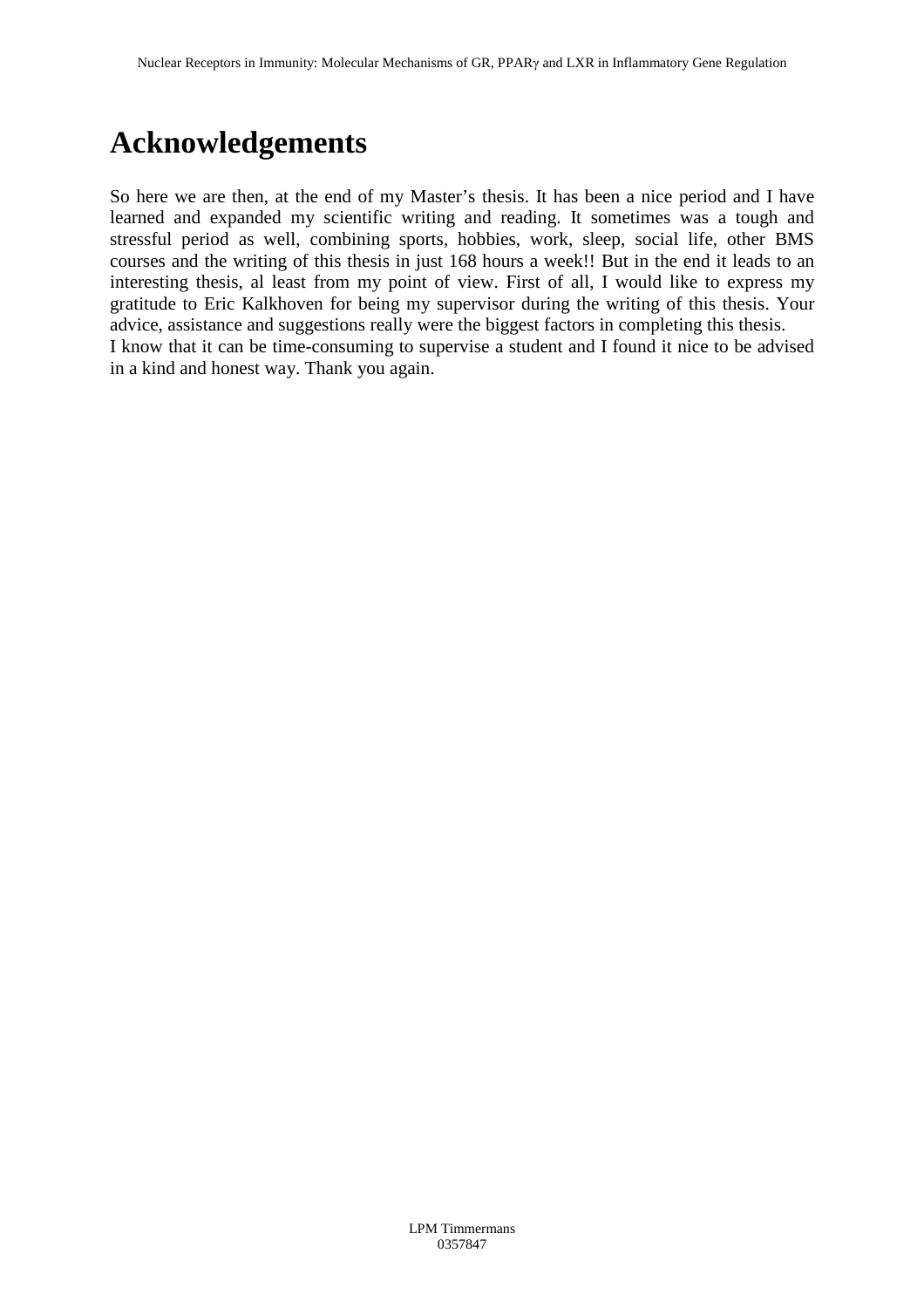# **References**

- 1. Uptain, S. M., Kane, C. M. & Chamberlin, M. J. Basic mechanisms of transcript elongation and its regulation. *Annu. Rev. Biochem.* **66**, 117-172 (1997).
- 2. Kornberg, R. D. Eukaryotic transcriptional control. *Trends Cell Biol.* **9**, M46-M49 (1999).
- 3. Evans, R. M. The steroid and thyroid hormone receptor superfamily. *Science* **240**, 889-895 (1988).
- 4. Mangelsdorf, D. J. *et al.* The nuclear receptor superfamily: the second decade. *Cell* **83**, 835-839 (1995).
- 5. Chinenov, Y. & Rogatsky, I. Glucocorticoids and the innate immune system: crosstalk with the toll-like receptor signaling network. *Mol. Cell Endocrinol.* **275**, 30-42 (2007).
- 6. Liberman, A. C., Druker, J., Perone, M. J. & Arzt, E. Glucocorticoids in the regulation of transcription factors that control cytokine synthesis. *Cytokine Growth Factor Rev.* **18**, 45-56 (2007).
- 7. Chawla, A., Repa, J. J., Evans, R. M. & Mangelsdorf, D. J. Nuclear receptors and lipid physiology: opening the X-files. *Science* **294**, 1866-1870 (2001).
- 8. Kliewer, S. A., Umesono, K., Mangelsdorf, D. J. & Evans, R. M. Retinoid X receptor interacts with nuclear receptors in retinoic acid, thyroid hormone and vitamin D3 signalling. *Nature* **355**, 446-449 (1992).
- 9. Glass, C. K. & Ogawa, S. Combinatorial roles of nuclear receptors in inflammation and immunity. *Nat. Rev. Immunol.* **6**, 44-55 (2006).
- 10. Hu, X. & Lazar, M. A. The CoRNR motif controls the recruitment of corepressors by nuclear hormone receptors. *Nature* **402**, 93-96 (1999).
- 11. Horlein, A. J. *et al.* Ligand-independent repression by the thyroid hormone receptor mediated by a nuclear receptor co-repressor. *Nature* **377**, 397-404 (1995).
- 12. Kliewer, S. A. *et al.* Fatty acids and eicosanoids regulate gene expression through direct interactions with peroxisome proliferator-activated receptors alpha and gamma. *Proc. Natl. Acad. Sci. U. S. A* **94**, 4318-4323 (1997).
- 13. Forman, B. M. *et al.* 15-Deoxy-delta 12, 14-prostaglandin J2 is a ligand for the adipocyte determination factor PPAR gamma. *Cell* **83**, 803-812 (1995).
- 14. Lehmann, J. M. *et al.* Activation of the nuclear receptor LXR by oxysterols defines a new hormone response pathway. *J. Biol. Chem.* **272**, 3137-3140 (1997).
- 15. Janowski, B. A., Willy, P. J., Devi, T. R., Falck, J. R. & Mangelsdorf, D. J. An oxysterol signalling pathway mediated by the nuclear receptor LXR alpha. *Nature* **383**, 728-731 (1996).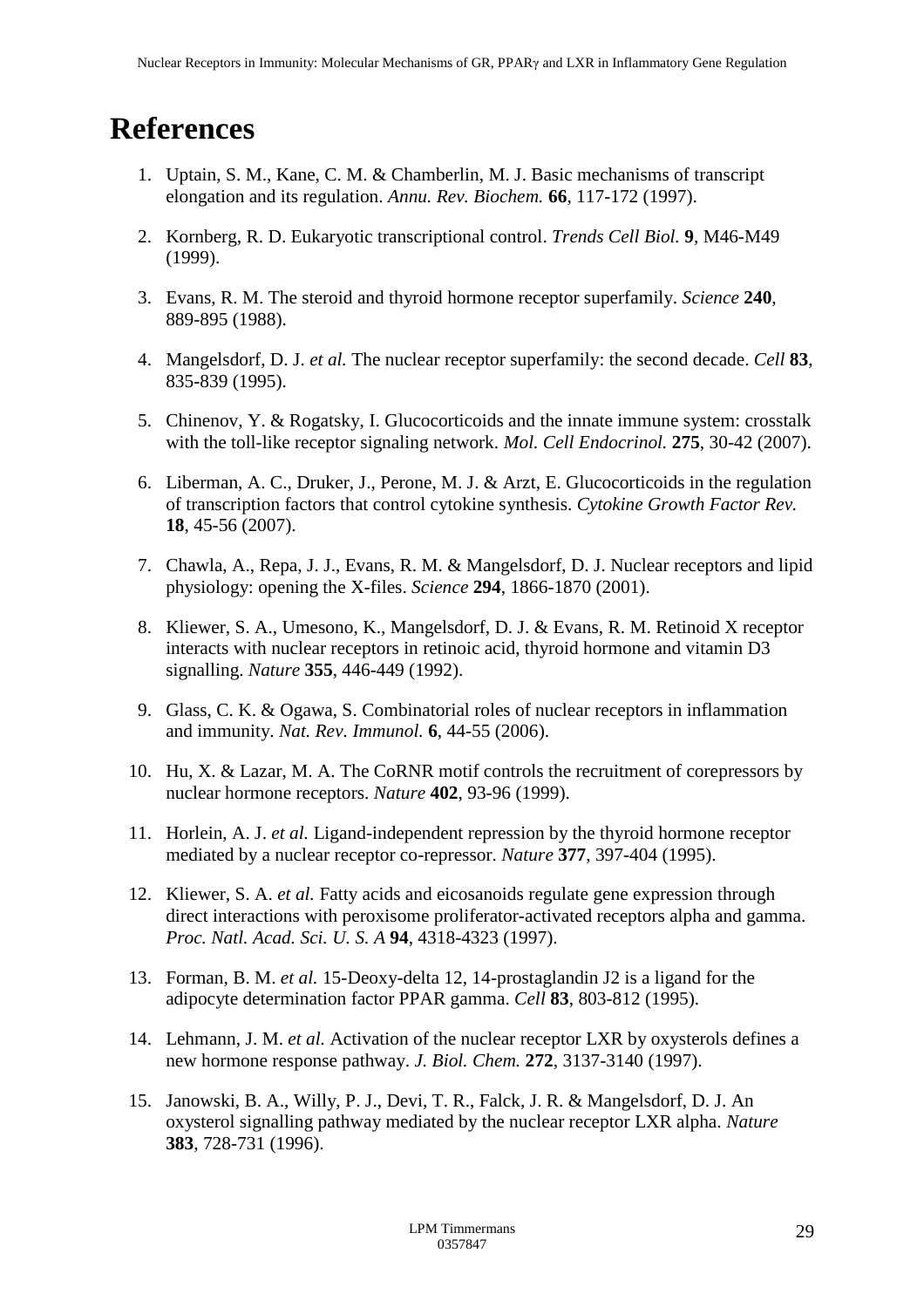- 16. Dostert, A. & Heinzel, T. Negative glucocorticoid receptor response elements and their role in glucocorticoid action. *Curr. Pharm. Des* **10**, 2807-2816 (2004).
- 17. Pascual, G. & Glass, C. K. Nuclear receptors versus inflammation: mechanisms of transrepression. *Trends Endocrinol. Metab* **17**, 321-327 (2006).
- 18. Jonat, C. *et al.* Antitumor promotion and antiinflammation: down-modulation of AP-1 (Fos/Jun) activity by glucocorticoid hormone. *Cell* **62**, 1189-1204 (1990).
- 19. Ray, A. & Prefontaine, K. E. Physical association and functional antagonism between the p65 subunit of transcription factor NF-kappa B and the glucocorticoid receptor. *Proc. Natl. Acad. Sci. U. S. A* **91**, 752-756 (1994).
- 20. Schule, R. *et al.* Retinoic acid is a negative regulator of AP-1-responsive genes. *Proc. Natl. Acad. Sci. U. S. A* **88**, 6092-6096 (1991).
- 21. Yang-Yen, H. F. *et al.* Transcriptional interference between c-Jun and the glucocorticoid receptor: mutual inhibition of DNA binding due to direct proteinprotein interaction. *Cell* **62**, 1205-1215 (1990).
- 22. De, B. K., Van, C. K., Meijer, O. C. & Haegeman, G. Selective transrepression versus transactivation mechanisms by glucocorticoid receptor modulators in stress and immune systems. *Eur. J. Pharmacol.* **583**, 290-302 (2008).
- 23. Sapolsky, R. M., Romero, L. M. & Munck, A. U. How do glucocorticoids influence stress responses? Integrating permissive, suppressive, stimulatory, and preparative actions. *Endocr. Rev.* **21**, 55-89 (2000).
- 24. Adom, J., Carr, K. D., Gouilleux, F., Marsaud, V. & Richard-Foy, H. Chromatin structure of hormono-dependent promoters. *J. Steroid Biochem. Mol. Biol.* **40**, 325- 332 (1991).
- 25. Beato, M. Transcriptional control by nuclear receptors. *FASEB J.* **5**, 2044-2051 (1991).
- 26. Cannarile, L. *et al.* Cloning, chromosomal assignment and tissue distribution of human GILZ, a glucocorticoid hormone-induced gene. *Cell Death. Differ.* **8**, 201-203 (2001).
- 27. van de, W. G. *et al.* New lessons in the regulation of glucose metabolism taught by the glucose 6-phosphatase system. *Eur. J. Biochem.* **267**, 1533-1549 (2000).
- 28. Reichardt, H. M. *et al.* DNA binding of the glucocorticoid receptor is not essential for survival. *Cell* **93**, 531-541 (1998).
- 29. De, B. K., Vanden, B. W. & Haegeman, G. Cross-talk between nuclear receptors and nuclear factor kappaB. *Oncogene* **25**, 6868-6886 (2006).
- 30. Imai, E., Miner, J. N., Mitchell, J. A., Yamamoto, K. R. & Granner, D. K. Glucocorticoid receptor-cAMP response element-binding protein interaction and the response of the phosphoenolpyruvate carboxykinase gene to glucocorticoids. *J. Biol. Chem.* **268**, 5353-5356 (1993).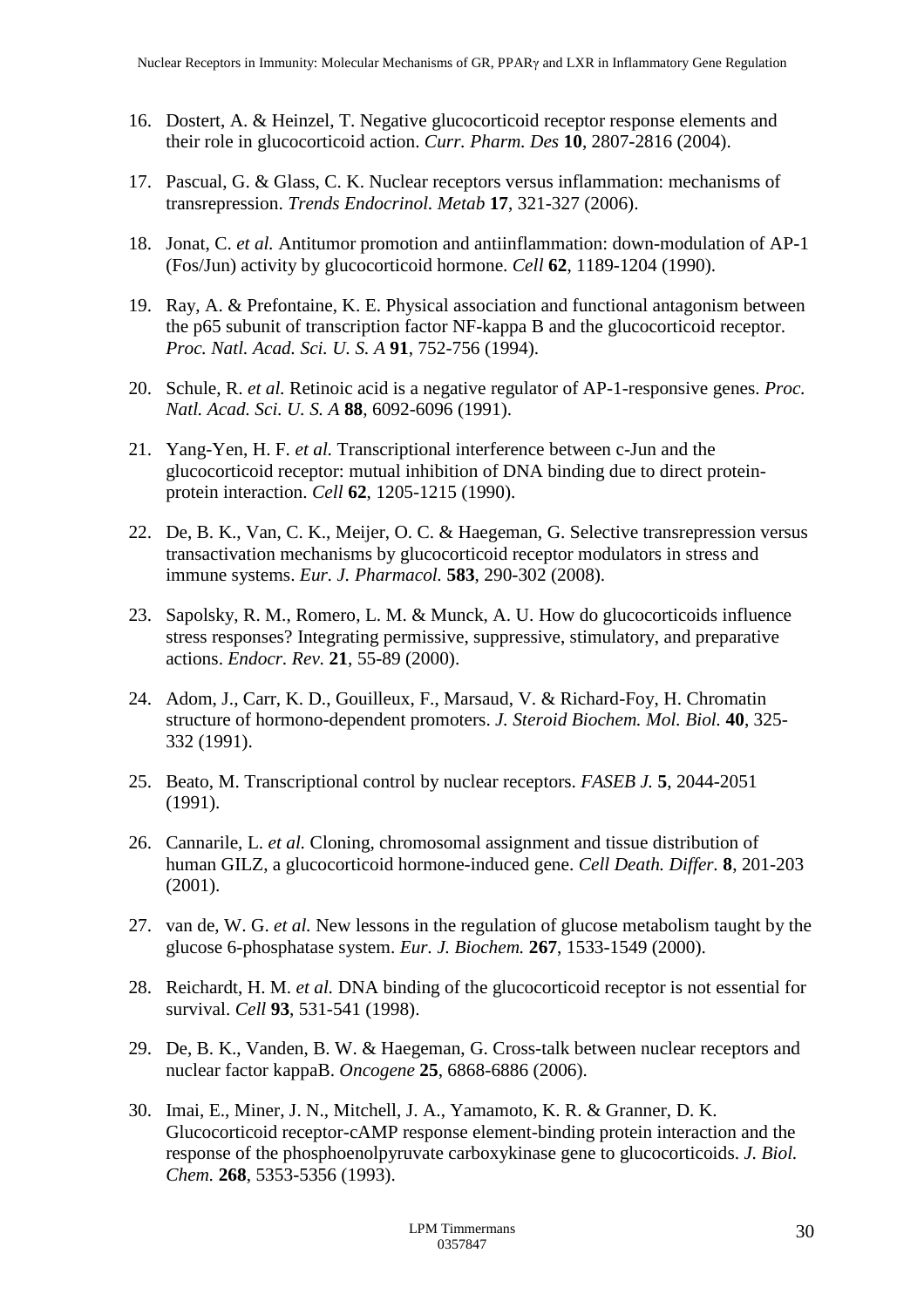- 31. Stoecklin, E., Wissler, M., Schaetzle, D., Pfitzner, E. & Groner, B. Interactions in the transcriptional regulation exerted by Stat5 and by members of the steroid hormone receptor family. *J. Steroid Biochem. Mol. Biol.* **69**, 195-204 (1999).
- 32. Kota, B. P., Huang, T. H. & Roufogalis, B. D. An overview on biological mechanisms of PPARs. *Pharmacol. Res.* **51**, 85-94 (2005).
- 33. Zoete, V., Grosdidier, A. & Michielin, O. Peroxisome proliferator-activated receptor structures: ligand specificity, molecular switch and interactions with regulators. *Biochim. Biophys. Acta* **1771**, 915-925 (2007).
- 34. Yu, S. & Reddy, J. K. Transcription coactivators for peroxisome proliferator-activated receptors. *Biochim. Biophys. Acta* **1771**, 936-951 (2007).
- 35. Guan, H. P., Ishizuka, T., Chui, P. C., Lehrke, M. & Lazar, M. A. Corepressors selectively control the transcriptional activity of PPARgamma in adipocytes. *Genes Dev.* **19**, 453-461 (2005).
- 36. Repa, J. J. & Mangelsdorf, D. J. The role of orphan nuclear receptors in the regulation of cholesterol homeostasis. *Annu. Rev. Cell Dev. Biol.* **16**, 459-481 (2000).
- 37. Zelcer, N. & Tontonoz, P. Liver X receptors as integrators of metabolic and inflammatory signaling. *J. Clin. Invest* **116**, 607-614 (2006).
- 38. Hong, C. & Tontonoz, P. Coordination of inflammation and metabolism by PPAR and LXR nuclear receptors. *Curr. Opin. Genet. Dev.* (2008).
- 39. Castrillo, A., Joseph, S. B., Marathe, C., Mangelsdorf, D. J. & Tontonoz, P. Liver X receptor-dependent repression of matrix metalloproteinase-9 expression in macrophages. *J. Biol. Chem.* **278**, 10443-10449 (2003).
- 40. Joseph, S. B. *et al.* LXR-dependent gene expression is important for macrophage survival and the innate immune response. *Cell* **119**, 299-309 (2004).
- 41. Bensinger, S. J. *et al.* LXR signaling couples sterol metabolism to proliferation in the acquired immune response. *Cell* **134**, 97-111 (2008).
- 42. Tosi, M. F. Innate immune responses to infection. *J. Allergy Clin. Immunol.* **116**, 241- 249 (2005).
- 43. Janeway, C. A., Jr. & Medzhitov, R. Innate immune recognition. *Annu. Rev. Immunol.* **20**, 197-216 (2002).
- 44. Padlan, E. A. Anatomy of the antibody molecule. *Mol. Immunol.* **31**, 169-217 (1994).
- 45. Garcia, K. C., Teyton, L. & Wilson, I. A. Structural basis of T cell recognition. *Annu. Rev. Immunol.* **17**, 369-397 (1999).
- 46. Medzhitov, R. & Janeway, C. A., Jr. Innate immune induction of the adaptive immune response. *Cold Spring Harb. Symp. Quant. Biol.* **64**, 429-435 (1999).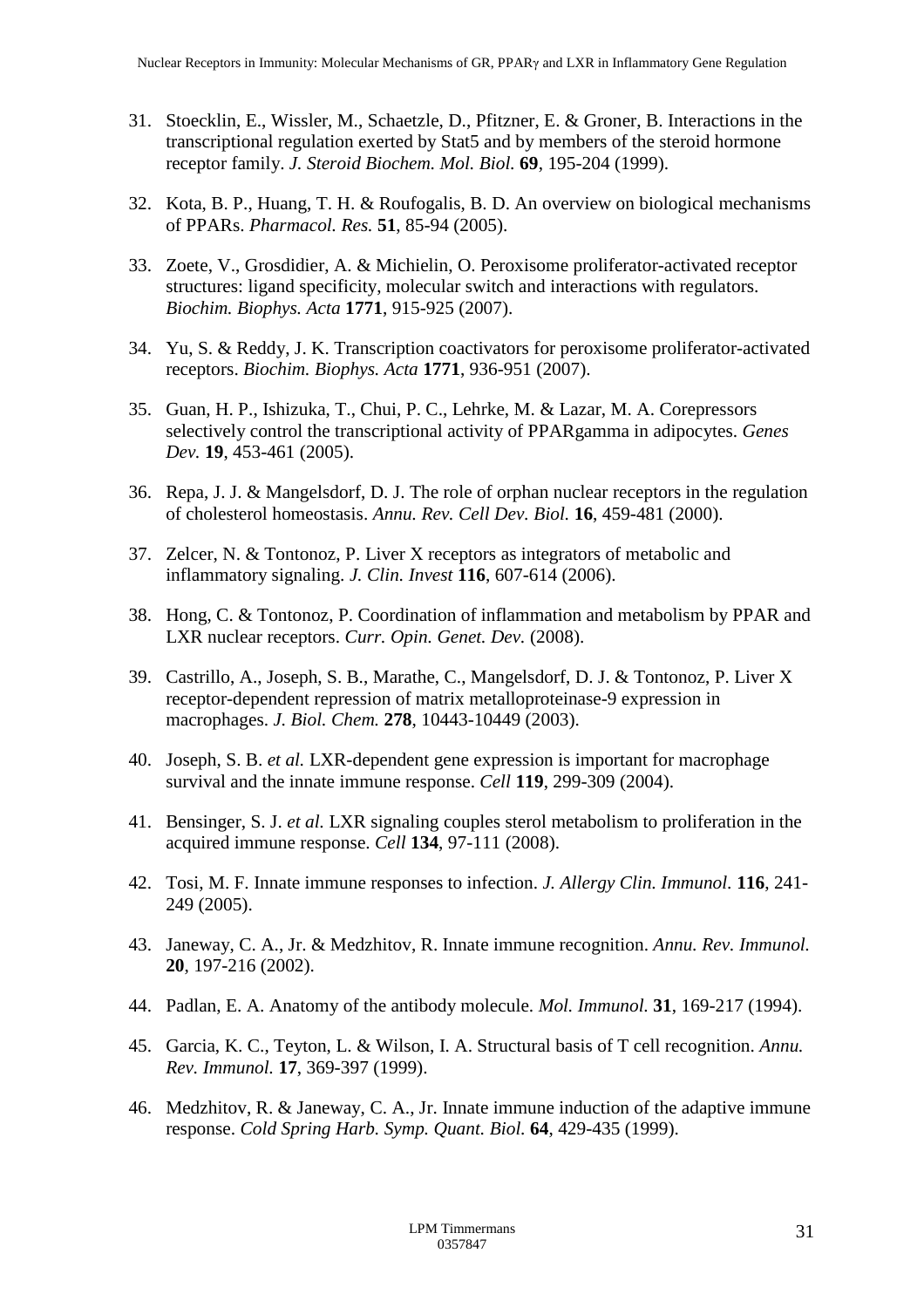- 47. Accolla, R. S. Host defense mechanisms against pathogens. *Surg. Infect. (Larchmt. )* **7 Suppl 2**, S5-S7 (2006).
- 48. Hart, J. Inflammation. 2: Its role in the healing of chronic wounds. *J. Wound. Care* **11**, 245-249 (2002).
- 49. Hart, J. Inflammation. 1: Its role in the healing of acute wounds. *J. Wound. Care* **11**, 205-209 (2002).
- 50. Sherwood, E. R. & Toliver-Kinsky, T. Mechanisms of the inflammatory response. *Best. Pract. Res. Clin. Anaesthesiol.* **18**, 385-405 (2004).
- 51. Laroux, F. S. Mechanisms of inflammation: the good, the bad and the ugly. *Front Biosci.* **9**, 3156-3162 (2004).
- 52. Peters, M. Actions of cytokines on the immune response and viral interactions: an overview. *Hepatology* **23**, 909-916 (1996).
- 53. O'Shea, J. J., Gadina, M. & Schreiber, R. D. Cytokine signaling in 2002: new surprises in the Jak/Stat pathway. *Cell* **109 Suppl**, S121-S131 (2002).
- 54. Scheinman, R. I., Cogswell, P. C., Lofquist, A. K. & Baldwin, A. S., Jr. Role of transcriptional activation of I kappa B alpha in mediation of immunosuppression by glucocorticoids. *Science* **270**, 283-286 (1995).
- 55. Sheppard, K. A. *et al.* Nuclear integration of glucocorticoid receptor and nuclear factor-kappaB signaling by CREB-binding protein and steroid receptor coactivator-1. *J. Biol. Chem.* **273**, 29291-29294 (1998).
- 56. Kamei, Y. *et al.* A CBP integrator complex mediates transcriptional activation and AP-1 inhibition by nuclear receptors. *Cell* **85**, 403-414 (1996).
- 57. Wietek, C., Miggin, S. M., Jefferies, C. A. & O'Neill, L. A. Interferon regulatory factor-3-mediated activation of the interferon-sensitive response element by Toll-like receptor (TLR) 4 but not TLR3 requires the p65 subunit of NF-kappa. *J. Biol. Chem.* **278**, 50923-50931 (2003).
- 58. Ogawa, S. *et al.* Molecular determinants of crosstalk between nuclear receptors and toll-like receptors. *Cell* **122**, 707-721 (2005).
- 59. Leung, T. H., Hoffmann, A. & Baltimore, D. One nucleotide in a kappaB site can determine cofactor specificity for NF-kappaB dimers. *Cell* **118**, 453-464 (2004).
- 60. Luecke, H. F. & Yamamoto, K. R. The glucocorticoid receptor blocks P-TEFb recruitment by NFkappaB to effect promoter-specific transcriptional repression. *Genes Dev.* **19**, 1116-1127 (2005).
- 61. Nissen, R. M. & Yamamoto, K. R. The glucocorticoid receptor inhibits NFkappaB by interfering with serine-2 phosphorylation of the RNA polymerase II carboxy-terminal domain. *Genes Dev.* **14**, 2314-2329 (2000).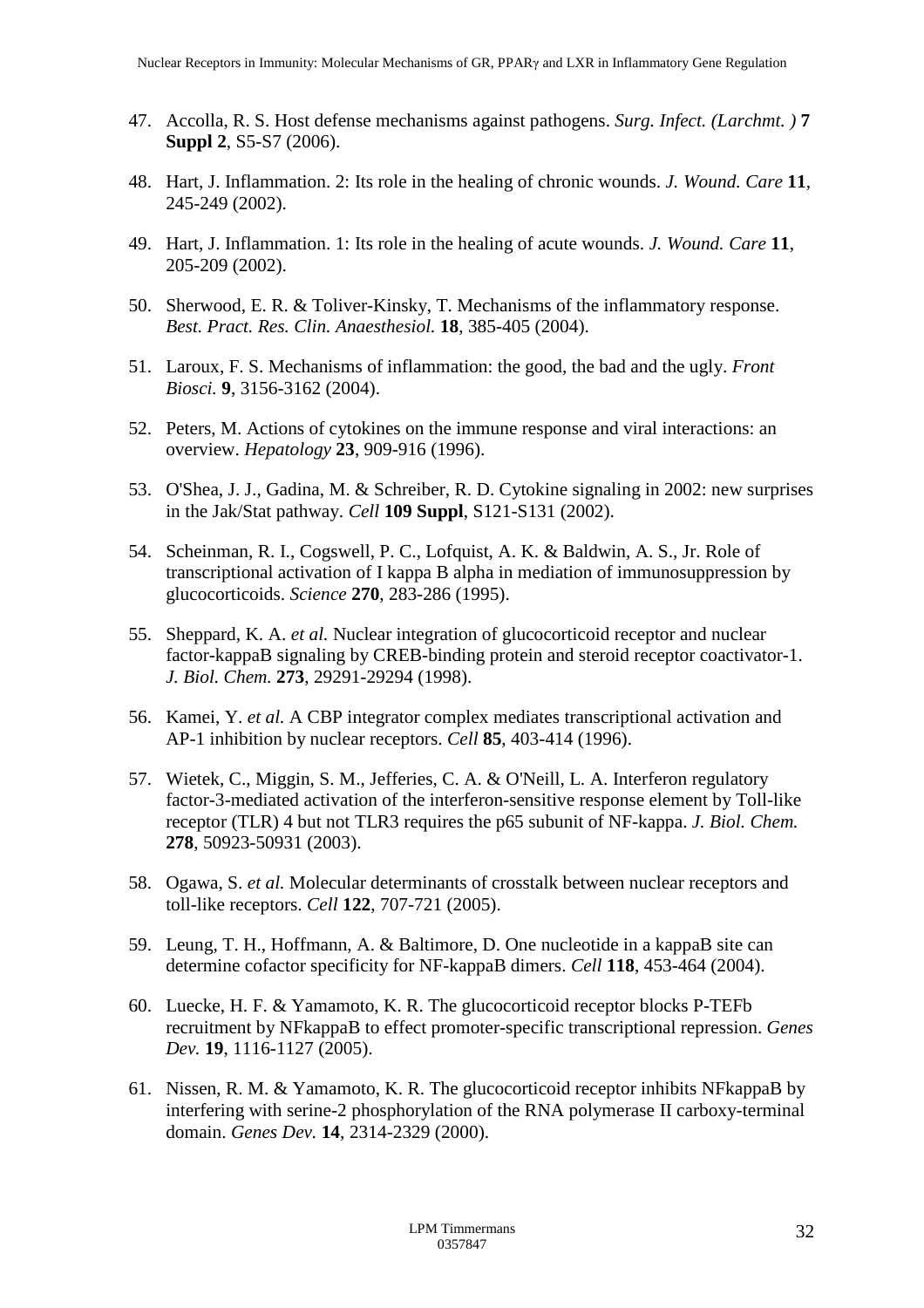- 62. Furumai, R. *et al.* Potent histone deacetylase inhibitors built from trichostatin A and cyclic tetrapeptide antibiotics including trapoxin. *Proc. Natl. Acad. Sci. U. S. A* **98**, 87- 92 (2001).
- 63. Kagoshima, M. *et al.* Glucocorticoid-mediated transrepression is regulated by histone acetylation and DNA methylation. *Eur. J. Pharmacol.* **429**, 327-334 (2001).
- 64. Ito, K. *et al.* Histone deacetylase 2-mediated deacetylation of the glucocorticoid receptor enables NF-kappaB suppression. *J. Exp. Med.* **203**, 7-13 (2006).
- 65. Pascual, G. *et al.* A SUMOylation-dependent pathway mediates transrepression of inflammatory response genes by PPAR-gamma. *Nature* **437**, 759-763 (2005).
- 66. Perissi, V., Aggarwal, A., Glass, C. K., Rose, D. W. & Rosenfeld, M. G. A corepressor/coactivator exchange complex required for transcriptional activation by nuclear receptors and other regulated transcription factors. *Cell* **116**, 511-526 (2004).
- 67. Reichardt, H. M. *et al.* Repression of inflammatory responses in the absence of DNA binding by the glucocorticoid receptor. *EMBO J.* **20**, 7168-7173 (2001).
- 68. McKay, L. I. & Cidlowski, J. A. Molecular control of immune/inflammatory responses: interactions between nuclear factor-kappa B and steroid receptor-signaling pathways. *Endocr. Rev.* **20**, 435-459 (1999).
- 69. Joyce, D. A., Steer, J. H. & Abraham, L. J. Glucocorticoid modulation of human monocyte/macrophage function: control of TNF-alpha secretion. *Inflamm. Res.* **46**, 447-451 (1997).
- 70. Almawi, W. Y., Beyhum, H. N., Rahme, A. A. & Rieder, M. J. Regulation of cytokine and cytokine receptor expression by glucocorticoids. *J. Leukoc. Biol.* **60**, 563-572 (1996).
- 71. Helmberg, A., Auphan, N., Caelles, C. & Karin, M. Glucocorticoid-induced apoptosis of human leukemic cells is caused by the repressive function of the glucocorticoid receptor. *EMBO J.* **14**, 452-460 (1995).
- 72. Schule, R. *et al.* Functional antagonism between oncoprotein c-Jun and the glucocorticoid receptor. *Cell* **62**, 1217-1226 (1990).
- 73. Wissink, S., van Heerde, E. C., vand der, B. B. & van der Saag, P. T. A dual mechanism mediates repression of NF-kappaB activity by glucocorticoids. *Mol. Endocrinol.* **12**, 355-363 (1998).
- 74. Scheinman, R. I., Gualberto, A., Jewell, C. M., Cidlowski, J. A. & Baldwin, A. S., Jr. Characterization of mechanisms involved in transrepression of NF-kappa B by activated glucocorticoid receptors. *Mol. Cell Biol.* **15**, 943-953 (1995).
- 75. Caldenhoven, E. *et al.* Negative cross-talk between RelA and the glucocorticoid receptor: a possible mechanism for the antiinflammatory action of glucocorticoids. *Mol. Endocrinol.* **9**, 401-412 (1995).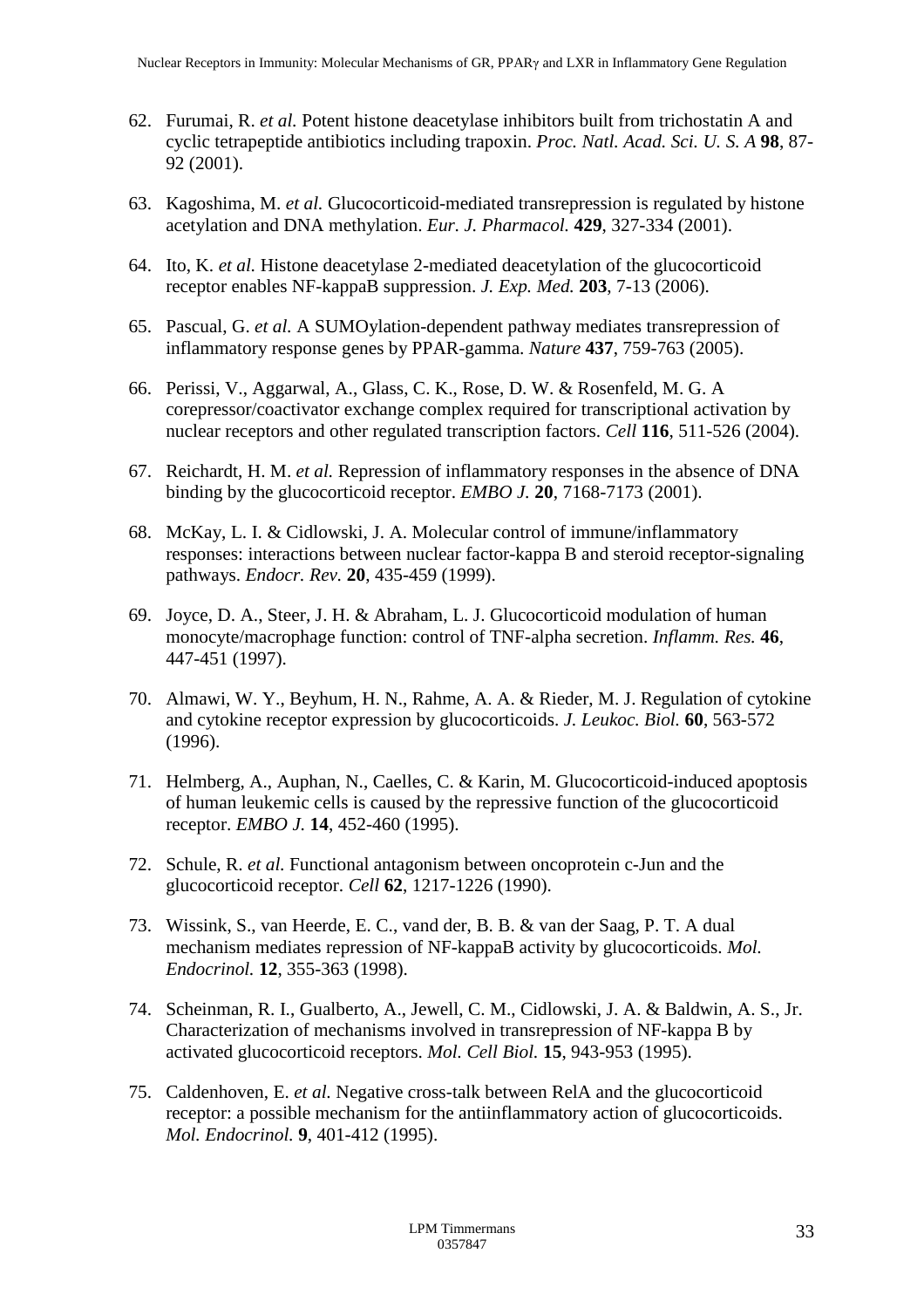- 76. Auphan, N., Didonato, J. A., Rosette, C., Helmberg, A. & Karin, M. Immunosuppression by glucocorticoids: inhibition of NF-kappa B activity through induction of I kappa B synthesis. *Science* **270**, 286-290 (1995).
- 77. Mukaida, N. *et al.* Novel mechanism of glucocorticoid-mediated gene repression. Nuclear factor-kappa B is target for glucocorticoid-mediated interleukin 8 gene repression. *J. Biol. Chem.* **269**, 13289-13295 (1994).
- 78. von, L. S. *et al.* Stimulation of endogenous GH and interleukin-6 receptors selectively activates different Jaks and Stats, with a Stat5 specific synergistic effect of dexamethasone. *J. Endocrinol.* **165**, 301-311 (2000).
- 79. Bianchi, M., Meng, C. & Ivashkiv, L. B. Inhibition of IL-2-induced Jak-STAT signaling by glucocorticoids. *Proc. Natl. Acad. Sci. U. S. A* **97**, 9573-9578 (2000).
- 80. Lechner, J., Welte, T. & Doppler, W. Mechanism of interaction between the glucocorticoid receptor and Stat5: role of DNA-binding. *Immunobiology* **198**, 112-123 (1997).
- 81. Alexander, W. S. & Hilton, D. J. The role of suppressors of cytokine signaling (SOCS) proteins in regulation of the immune response. *Annu. Rev. Immunol.* **22**, 503- 529 (2004).
- 82. Baetz, A., Frey, M., Heeg, K. & Dalpke, A. H. Suppressor of cytokine signaling (SOCS) proteins indirectly regulate toll-like receptor signaling in innate immune cells. *J. Biol. Chem.* **279**, 54708-54715 (2004).
- 83. Mansell, A. *et al.* Suppressor of cytokine signaling 1 negatively regulates Toll-like receptor signaling by mediating Mal degradation. *Nat. Immunol.* **7**, 148-155 (2006).
- 84. sselin-Labat, M. L. *et al.* FoxO3 mediates antagonistic effects of glucocorticoids and interleukin-2 on glucocorticoid-induced leucine zipper expression. *Mol. Endocrinol.* **19**, 1752-1764 (2005).
- 85. Berrebi, D. *et al.* Synthesis of glucocorticoid-induced leucine zipper (GILZ) by macrophages: an anti-inflammatory and immunosuppressive mechanism shared by glucocorticoids and IL-10. *Blood* **101**, 729-738 (2003).
- 86. Ayroldi, E. *et al.* Modulation of T-cell activation by the glucocorticoid-induced leucine zipper factor via inhibition of nuclear factor kappaB. *Blood* **98**, 743-753 (2001).
- 87. Mittelstadt, P. R. & Ashwell, J. D. Inhibition of AP-1 by the glucocorticoid-inducible protein GILZ. *J. Biol. Chem.* **276**, 29603-29610 (2001).
- 88. Ayroldi, E. *et al.* Glucocorticoid-induced leucine zipper inhibits the Raf-extracellular signal-regulated kinase pathway by binding to Raf-1. *Mol. Cell Biol.* **22**, 7929-7941 (2002).
- 89. Daynes, R. A. & Jones, D. C. Emerging roles of PPARs in inflammation and immunity. *Nat. Rev. Immunol.* **2**, 748-759 (2002).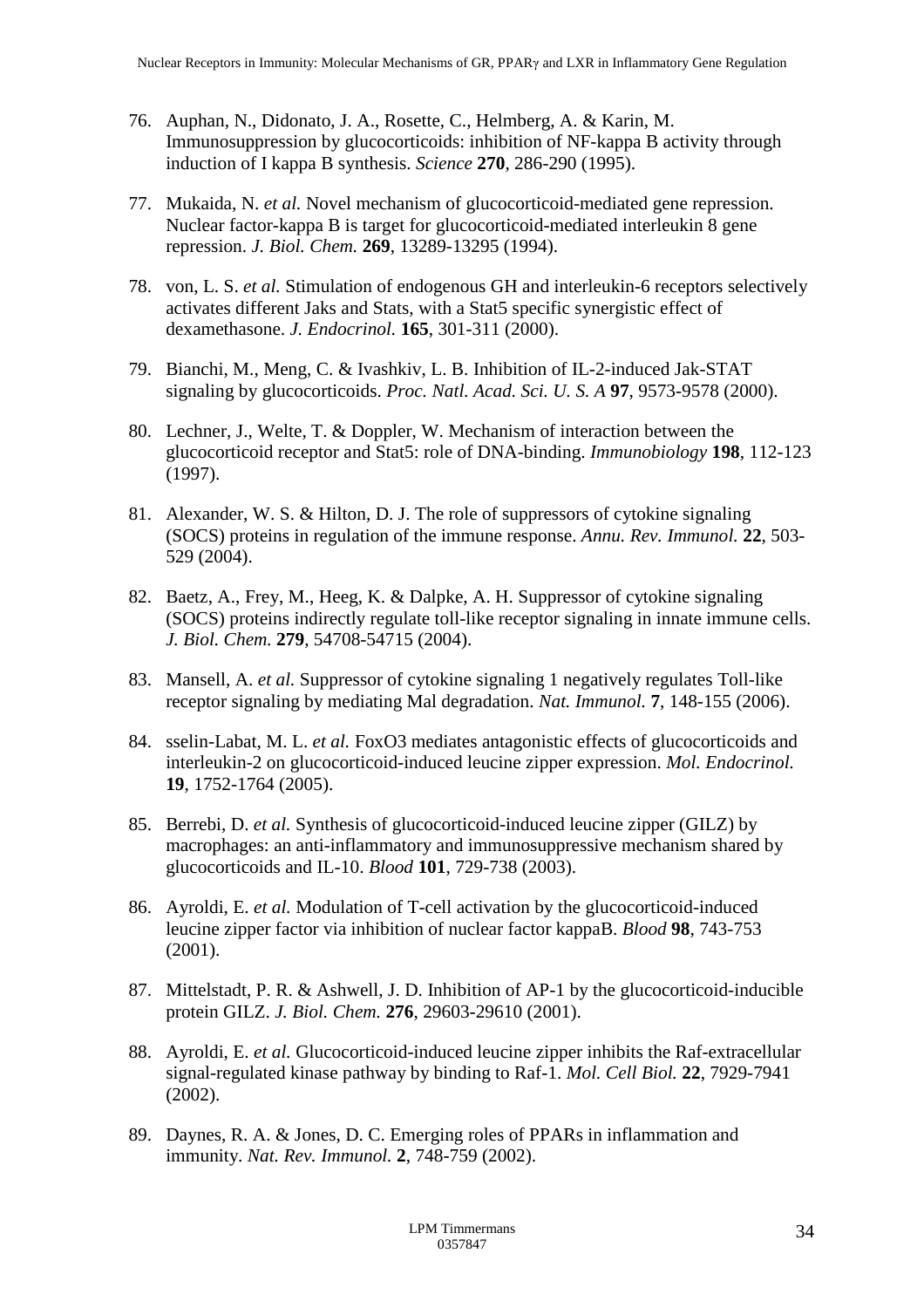- 90. Kostadinova, R., Wahli, W. & Michalik, L. PPARs in diseases: control mechanisms of inflammation. *Curr. Med. Chem.* **12**, 2995-3009 (2005).
- 91. Li, A. C. *et al.* Peroxisome proliferator-activated receptor gamma ligands inhibit development of atherosclerosis in LDL receptor-deficient mice. *J. Clin. Invest* **106**, 523-531 (2000).
- 92. Sundararajan, S., Jiang, Q., Heneka, M. & Landreth, G. PPARgamma as a therapeutic target in central nervous system diseases. *Neurochem. Int.* **49**, 136-144 (2006).
- 93. Li, M., Pascual, G. & Glass, C. K. Peroxisome proliferator-activated receptor gammadependent repression of the inducible nitric oxide synthase gene. *Mol. Cell Biol.* **20**, 4699-4707 (2000).
- 94. Kelly, D. *et al.* Commensal anaerobic gut bacteria attenuate inflammation by regulating nuclear-cytoplasmic shuttling of PPAR-gamma and RelA. *Nat. Immunol.* **5**, 104-112 (2004).
- 95. Ricote, M., Li, A. C., Willson, T. M., Kelly, C. J. & Glass, C. K. The peroxisome proliferator-activated receptor-gamma is a negative regulator of macrophage activation. *Nature* **391**, 79-82 (1998).
- 96. Jiang, C., Ting, A. T. & Seed, B. PPAR-gamma agonists inhibit production of monocyte inflammatory cytokines. *Nature* **391**, 82-86 (1998).
- 97. Cunard, R. *et al.* Repression of IFN-gamma expression by peroxisome proliferatoractivated receptor gamma. *J. Immunol.* **172**, 7530-7536 (2004).
- 98. Ricote, M. & Glass, C. K. PPARs and molecular mechanisms of transrepression. *Biochim. Biophys. Acta* **1771**, 926-935 (2007).
- 99. Straus, D. S. *et al.* 15-deoxy-delta 12,14-prostaglandin J2 inhibits multiple steps in the NF-kappa B signaling pathway. *Proc. Natl. Acad. Sci. U. S. A* **97**, 4844-4849 (2000).
- 100. Rossi, A. *et al.* Anti-inflammatory cyclopentenone prostaglandins are direct inhibitors of IkappaB kinase. *Nature* **403**, 103-108 (2000).
- 101. Castrillo, A., az-Guerra, M. J., Hortelano, S., Martin-Sanz, P. & Bosca, L. Inhibition of IkappaB kinase and IkappaB phosphorylation by 15-deoxy-Delta(12,14) prostaglandin J(2) in activated murine macrophages. *Mol. Cell Biol.* **20**, 1692-1698 (2000).
- 102. Zingarelli, B. *et al.* Peroxisome proliferator activator receptor-gamma ligands, 15 deoxy-Delta(12,14)-prostaglandin J2 and ciglitazone, reduce systemic inflammation in polymicrobial sepsis by modulation of signal transduction pathways. *J. Immunol.* **171**, 6827-6837 (2003).
- 103. Peet, D. J., Janowski, B. A. & Mangelsdorf, D. J. The LXRs: a new class of oxysterol receptors. *Curr. Opin. Genet. Dev.* **8**, 571-575 (1998).
- 104. Venkateswaran, A. *et al.* Control of cellular cholesterol efflux by the nuclear oxysterol receptor LXR alpha. *Proc. Natl. Acad. Sci. U. S. A* **97**, 12097-12102 (2000).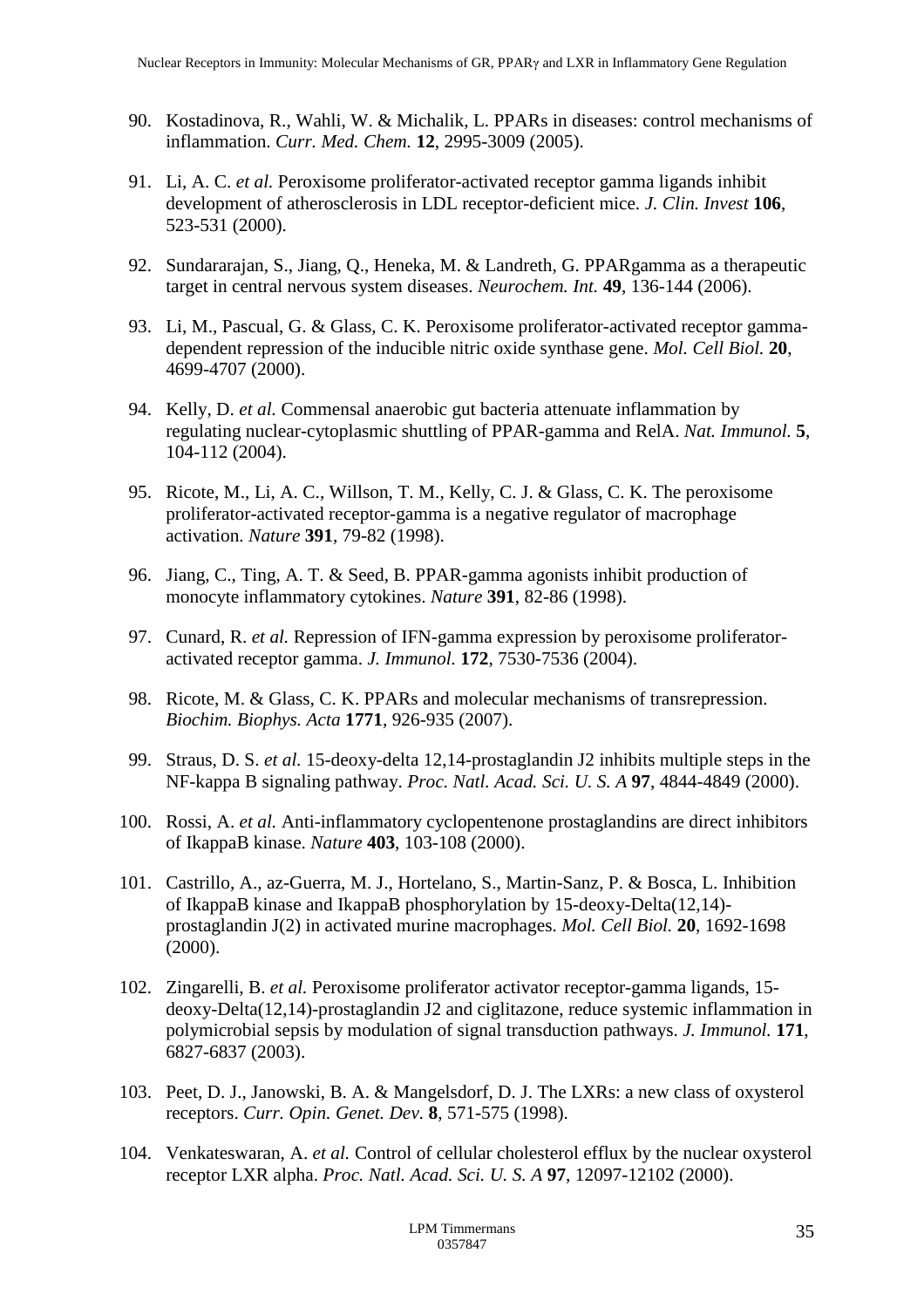- 105. Joseph, S. B. *et al.* Synthetic LXR ligand inhibits the development of atherosclerosis in mice. *Proc. Natl. Acad. Sci. U. S. A* **99**, 7604-7609 (2002).
- 106. Joseph, S. B., Castrillo, A., Laffitte, B. A., Mangelsdorf, D. J. & Tontonoz, P. Reciprocal regulation of inflammation and lipid metabolism by liver X receptors. *Nat. Med.* **9**, 213-219 (2003).
- 107. Ghisletti, S. *et al.* Parallel SUMOylation-dependent pathways mediate gene- and signal-specific transrepression by LXRs and PPARgamma. *Mol. Cell* **25**, 57-70 (2007).
- 108. Valledor, A. F. *et al.* Activation of liver X receptors and retinoid X receptors prevents bacterial-induced macrophage apoptosis. *Proc. Natl. Acad. Sci. U. S. A* **101**, 17813- 17818 (2004).
- 109. Tao, Y., Williams-Skipp, C. & Scheinman, R. I. Mapping of glucocorticoid receptor DNA binding domain surfaces contributing to transrepression of NF-kappa B and induction of apoptosis. *J. Biol. Chem.* **276**, 2329-2332 (2001).
- 110. Marathe, C. *et al.* The arginase II gene is an anti-inflammatory target of liver X receptor in macrophages. *J. Biol. Chem.* **281**, 32197-32206 (2006).
- 111. Delerive, P., Gervois, P., Fruchart, J. C. & Staels, B. Induction of IkappaBalpha expression as a mechanism contributing to the anti-inflammatory activities of peroxisome proliferator-activated receptor-alpha activators. *J. Biol. Chem.* **275**, 36703-36707 (2000).
- 112. Pei, L., Castrillo, A. & Tontonoz, P. Regulation of macrophage inflammatory gene expression by the orphan nuclear receptor Nur77. *Mol. Endocrinol.* **20**, 786-794 (2006).
- 113. Huang, J. T. *et al.* Interleukin-4-dependent production of PPAR-gamma ligands in macrophages by 12/15-lipoxygenase. *Nature* **400**, 378-382 (1999).
- 114. Desreumaux, P. *et al.* Attenuation of colon inflammation through activators of the retinoid X receptor (RXR)/peroxisome proliferator-activated receptor gamma (PPARgamma) heterodimer. A basis for new therapeutic strategies. *J. Exp. Med.* **193**, 827-838 (2001).
- 115. Setoguchi, K. *et al.* Peroxisome proliferator-activated receptor-gamma haploinsufficiency enhances B cell proliferative responses and exacerbates experimentally induced arthritis. *J. Clin. Invest* **108**, 1667-1675 (2001).
- 116. Ellis, C. N. *et al.* Troglitazone improves psoriasis and normalizes models of proliferative skin disease: ligands for peroxisome proliferator-activated receptorgamma inhibit keratinocyte proliferation. *Arch. Dermatol.* **136**, 609-616 (2000).
- 117. Lewis, J. D. *et al.* An open-label trial of the PPAR-gamma ligand rosiglitazone for active ulcerative colitis. *Am. J. Gastroenterol.* **96**, 3323-3328 (2001).